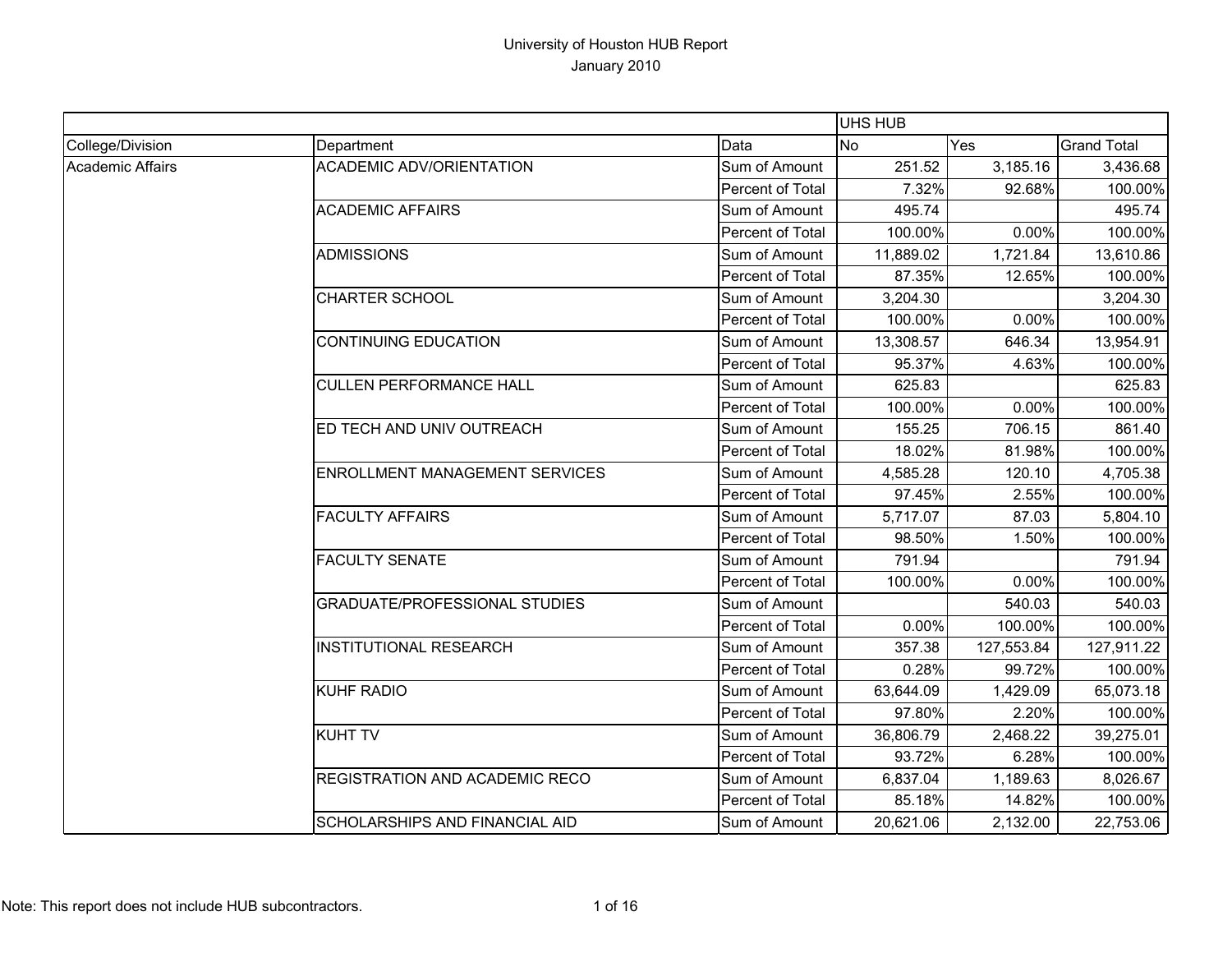|                                   |                                         |                  | <b>UHS HUB</b> |            |                    |
|-----------------------------------|-----------------------------------------|------------------|----------------|------------|--------------------|
| College/Division                  | Department                              | Data             | <b>No</b>      | Yes        | <b>Grand Total</b> |
| <b>Academic Affairs</b>           | SCHOLARSHIPS AND FINANCIAL AID          | Percent of Total | 90.63%         | 9.37%      | 100.00%            |
|                                   | UH WELCOME CENTER                       | Sum of Amount    | 4,167.00       |            | 4,167.00           |
|                                   |                                         | Percent of Total | 100.00%        | 0.00%      | 100.00%            |
|                                   | UNDERGRADUATE STUDIES                   | Sum of Amount    | 281.69         |            | 281.69             |
|                                   |                                         | Percent of Total | 100.00%        | 0.00%      | 100.00%            |
| Academic Affairs Sum of Amount    |                                         |                  | 173,739.57     | 141,779.43 | 315,519.00         |
| Academic Affairs Percent of Total |                                         |                  | 55.06%         | 44.94%     | 100.00%            |
| Administration and Finance        | <b>ADMINISTRATION &amp; FINANCE</b>     | Sum of Amount    | 6,977.82       |            | 6,977.82           |
|                                   |                                         | Percent of Total | 100.00%        | 0.00%      | 100.00%            |
|                                   | <b>AUXILIARY SERVICES OPERATIONS</b>    | Sum of Amount    | 29,036.18      | 3,275.89   | 32,312.07          |
|                                   |                                         | Percent of Total | 89.86%         | 10.14%     | 100.00%            |
|                                   | <b>BUDGET</b>                           | Sum of Amount    | 80.21          | 62.74      | 142.95             |
|                                   |                                         | Percent of Total | 56.11%         | 43.89%     | 100.00%            |
|                                   | <b>BUSINESS SERVICES OPERATIONS</b>     | Sum of Amount    | 1,644.91       | 657.37     | 2,302.28           |
|                                   |                                         | Percent of Total | 71.45%         | 28.55%     | 100.00%            |
|                                   | <b>ENTERPRISE SYSTEMS</b>               | Sum of Amount    | 566,860.01     | 119,686.75 | 686,546.76         |
|                                   |                                         | Percent of Total | 82.57%         | 17.43%     | 100.00%            |
|                                   | <b>ENVIRONMENTAL HEALTH RISK MGMT</b>   | Sum of Amount    | 3,962.66       |            | 3,962.66           |
|                                   |                                         | Percent of Total | 100.00%        | 0.00%      | 100.00%            |
|                                   | <b>FACILITIES &amp; PLANNING</b>        | Sum of Amount    | 6,390,289.36   | 522,580.76 | 6,912,870.12       |
|                                   |                                         | Percent of Total | 92.44%         | 7.56%      | 100.00%            |
|                                   | <b>FACILITIES MAINTENANCE ADMIN</b>     | Sum of Amount    |                | 25.09      | 25.09              |
|                                   |                                         | Percent of Total | 0.00%          | 100.00%    | 100.00%            |
|                                   | <b>FINANCE</b>                          | Sum of Amount    | 17,072.54      | 17,375.00  | 34,447.54          |
|                                   |                                         | Percent of Total | 49.56%         | 50.44%     | 100.00%            |
|                                   | <b>FINANCE &amp; OPERATIONS</b>         | Sum of Amount    |                | 4,489.81   | 4,489.81           |
|                                   |                                         | Percent of Total | $0.00\%$       | 100.00%    | 100.00%            |
|                                   | <b>FINANCIAL REPORTING</b>              | Sum of Amount    | 532.47         | 110.59     | 643.06             |
|                                   |                                         | Percent of Total | 82.80%         | 17.20%     | 100.00%            |
|                                   | HIGH PERFORMANCE COMPUTING AND NETWORKS | Sum of Amount    | 842.58         | 2,635.64   | 3,478.22           |
|                                   |                                         | Percent of Total | 24.22%         | 75.78%     | 100.00%            |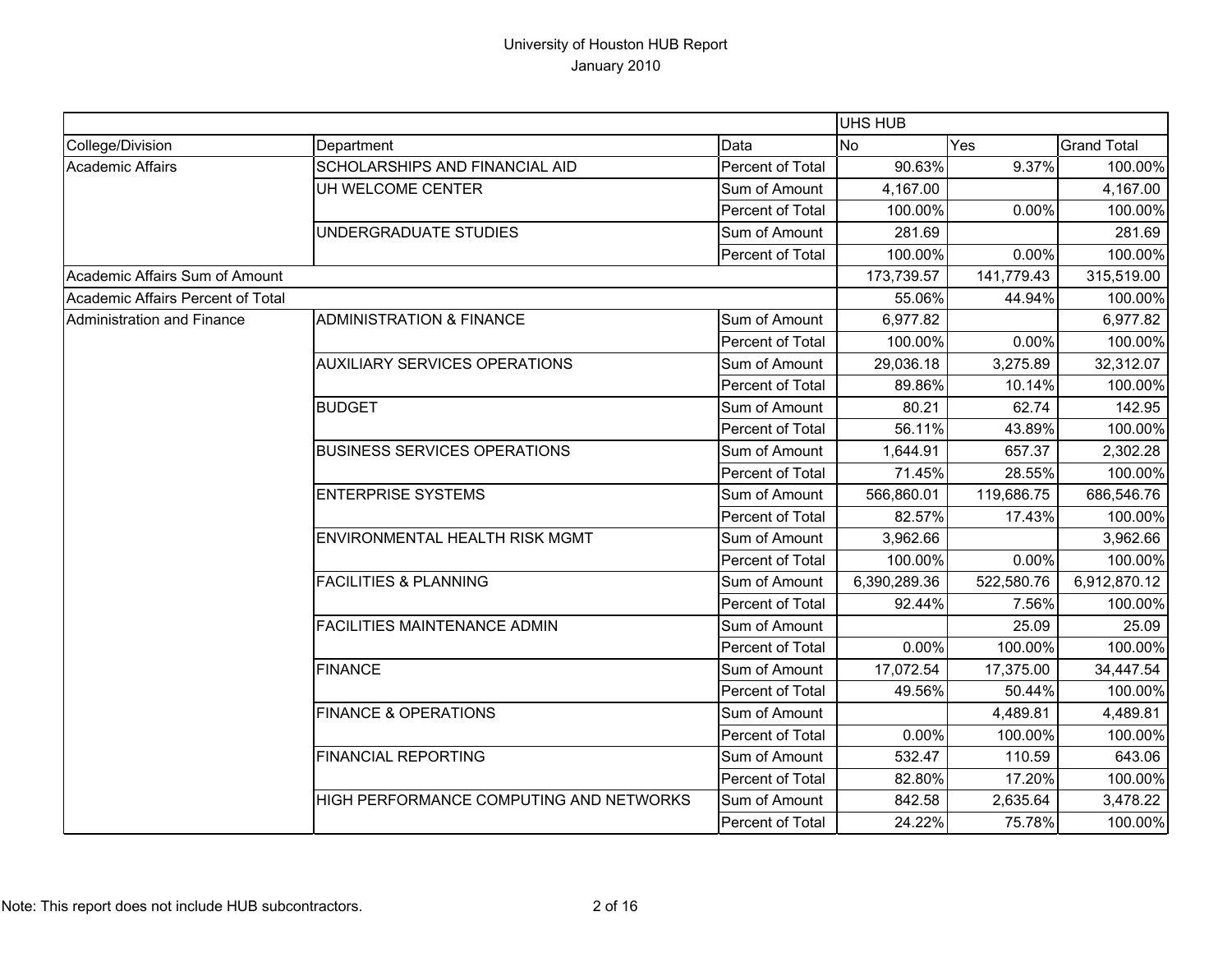|                                   |                                     |                  | <b>UHS HUB</b> |           |                    |
|-----------------------------------|-------------------------------------|------------------|----------------|-----------|--------------------|
| College/Division                  | Department                          | Data             | <b>No</b>      | Yes       | <b>Grand Total</b> |
| <b>Administration and Finance</b> | <b>HUMAN RESOURCES</b>              | Sum of Amount    | 4,414.08       | 176.62    | 4,590.70           |
|                                   |                                     | Percent of Total | 96.15%         | 3.85%     | 100.00%            |
|                                   | <b>INFORMATION TECHNOLOGY</b>       | Sum of Amount    | 19,480.63      | 1,228.30  | 20,708.93          |
|                                   |                                     | Percent of Total | 94.07%         | 5.93%     | 100.00%            |
|                                   | <b>INST - BUSINESS SERVICES</b>     | Sum of Amount    | 111,010.21     | 607.50    | 111,617.71         |
|                                   |                                     | Percent of Total | 99.46%         | 0.54%     | 100.00%            |
|                                   | INST - FINANCIAL ACCOUNTING         | Sum of Amount    | 469.77         | 788.51    | 1,258.28           |
|                                   |                                     | Percent of Total | 37.33%         | 62.67%    | 100.00%            |
|                                   | <b>IT SECURITY</b>                  | Sum of Amount    | 252.10         |           | 252.10             |
|                                   |                                     | Percent of Total | 100.00%        | 0.00%     | 100.00%            |
|                                   | ONE CARD PROGRAM                    | Sum of Amount    | 827.03         |           | 827.03             |
|                                   |                                     | Percent of Total | 100.00%        | 0.00%     | 100.00%            |
|                                   | PARKING & TRANSPORTATION OPERATIONS | Sum of Amount    | 138,336.55     | 22,342.48 | 160,679.03         |
|                                   |                                     | Percent of Total | 86.09%         | 13.91%    | 100.00%            |
|                                   | <b>PHY PLANT-ADMINISTRATION</b>     | Sum of Amount    | 40,704.64      | 63,416.72 | 104,121.36         |
|                                   |                                     | Percent of Total | 39.09%         | 60.91%    | 100.00%            |
|                                   | <b>PHY PLANT-AUTOMOTIVE</b>         | Sum of Amount    | 13,653.86      | 5,435.90  | 19,089.76          |
|                                   |                                     | Percent of Total | 71.52%         | 28.48%    | 100.00%            |
|                                   | PHY PLANT-BLDG MAINT                | Sum of Amount    | 4,722.10       | 8,410.26  | 13,132.36          |
|                                   |                                     | Percent of Total | 35.96%         | 64.04%    | 100.00%            |
|                                   | PHY PLANT-CUSTODIAL SVCS            | Sum of Amount    | 6,109.75       |           | 6,109.75           |
|                                   |                                     | Percent of Total | 100.00%        | 0.00%     | 100.00%            |
|                                   | PHY PLANT-GROUNDS MAINT             | Sum of Amount    | 462.96         | 783.51    | 1,246.47           |
|                                   |                                     | Percent of Total | 37.14%         | 62.86%    | 100.00%            |
|                                   | <b>PHY PLANT-SOLID WASTE</b>        | Sum of Amount    | 2,518.00       |           | 2,518.00           |
|                                   |                                     | Percent of Total | 100.00%        | 0.00%     | 100.00%            |
|                                   | PHY PLANT-UTILITIES                 | Sum of Amount    | 85,283.88      | 1,697.62  | 86,981.50          |
|                                   |                                     | Percent of Total | 98.05%         | 1.95%     | 100.00%            |
|                                   | <b>POLICE</b>                       | Sum of Amount    | 13,445.47      | 7,446.34  | 20,891.81          |
|                                   |                                     | Percent of Total | 64.36%         | 35.64%    | 100.00%            |
|                                   | POSTAL SERVICES OPERATIONS          | Sum of Amount    | 12,462.42      | 2,133.45  | 14,595.87          |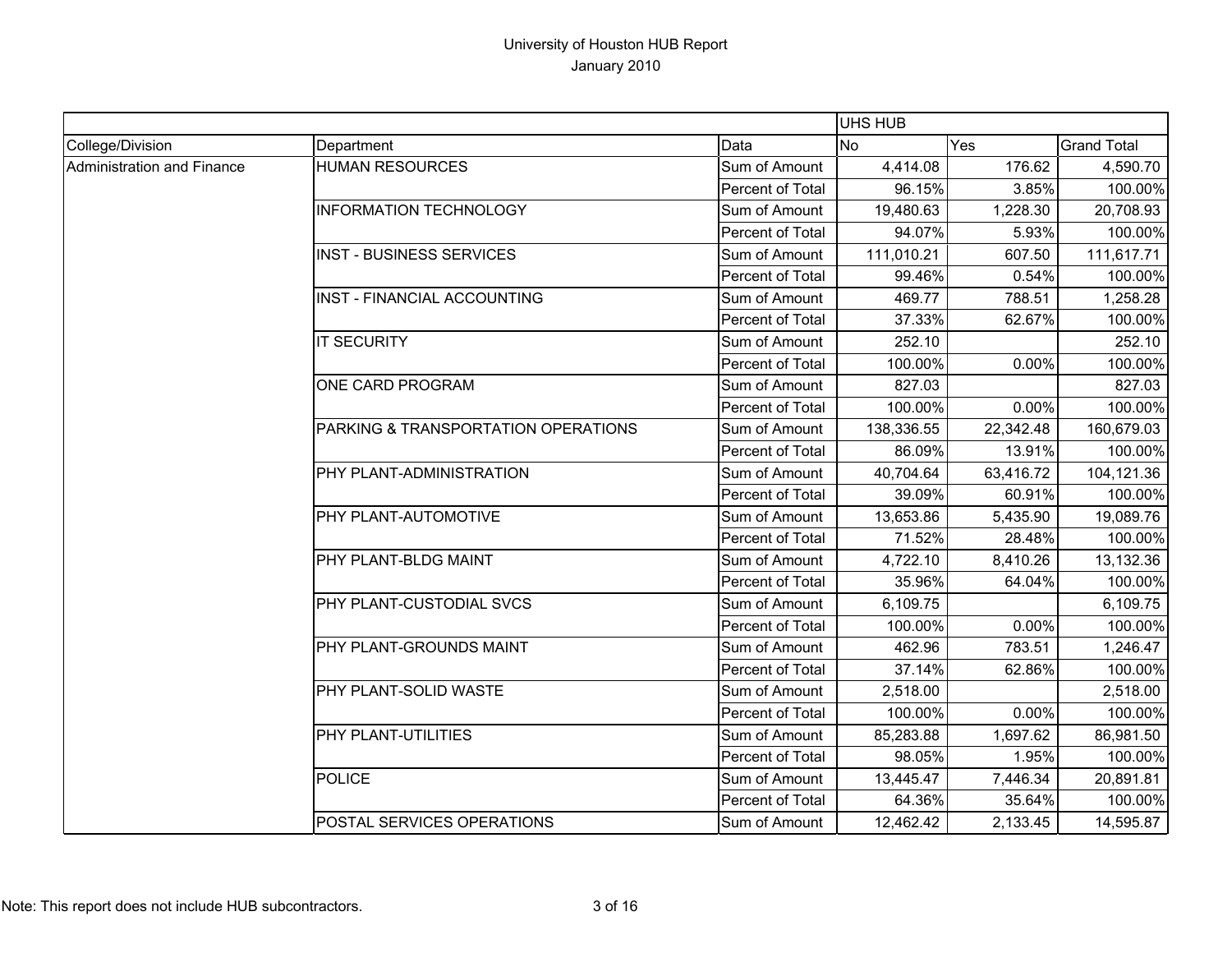|                                             |                                     |                  | <b>UHS HUB</b> |              |                    |
|---------------------------------------------|-------------------------------------|------------------|----------------|--------------|--------------------|
| College/Division                            | Department                          | Data             | <b>No</b>      | Yes          | <b>Grand Total</b> |
| Administration and Finance                  | POSTAL SERVICES OPERATIONS          | Percent of Total | 85.38%         | 14.62%       | 100.00%            |
|                                             | PRINTING OPERATIONS                 | Sum of Amount    | 22,022.33      | 1,041.92     | 23,064.25          |
|                                             |                                     | Percent of Total | 95.48%         | 4.52%        | 100.00%            |
|                                             | PURCHASED UTILITIES                 | Sum of Amount    | 2,335.00       |              | 2,335.00           |
|                                             |                                     | Percent of Total | 100.00%        | 0.00%        | 100.00%            |
|                                             | STUDENT FINANCIAL SERVICES          | Sum of Amount    | 13,285.90      | 5,134.35     | 18,420.25          |
|                                             |                                     | Percent of Total | 72.13%         | 27.87%       | 100.00%            |
|                                             | TECHNOLOGY SUPPORT SERVICES         | Sum of Amount    | 228,452.78     | 309,214.69   | 537,667.47         |
|                                             |                                     | Percent of Total | 42.49%         | 57.51%       | 100.00%            |
|                                             | UNIV PROPERTY SERVICES OPERATIONS   | Sum of Amount    | 230, 142.49    |              | 230,142.49         |
|                                             |                                     | Percent of Total | 100.00%        | 0.00%        | 100.00%            |
| Administration and Finance Sum of Amount    |                                     |                  | 7,967,690.69   | 1,100,757.81 | 9,068,448.50       |
| Administration and Finance Percent of Total |                                     |                  | 87.86%         | 12.14%       | 100.00%            |
| Architecture                                | <b>DEAN, ARCHITECTURE</b>           | Sum of Amount    | 31,644.32      | 37,102.29    | 68,746.61          |
|                                             |                                     | Percent of Total | 46.03%         | 53.97%       | 100.00%            |
| Architecture Sum of Amount                  |                                     |                  | 31,644.32      | 37,102.29    | 68,746.61          |
| Architecture Percent of Total               |                                     |                  | 46.03%         | 53.97%       | 100.00%            |
| <b>Athletics</b>                            | <b>INTERCOLLEGIATE ATHLETICS</b>    | Sum of Amount    | 265,908.90     | 84,583.68    | 350,492.58         |
|                                             |                                     | Percent of Total | 75.87%         | 24.13%       | 100.00%            |
| Athletics Sum of Amount                     |                                     |                  | 265,908.90     | 84,583.68    | 350,492.58         |
| <b>Athletics Percent of Total</b>           |                                     |                  | 75.87%         | 24.13%       | 100.00%            |
| <b>Business Administration</b>              | <b>ACCOUNTANCY AND TAXATION</b>     | Sum of Amount    | 2,058.53       | 495.46       | 2,553.99           |
|                                             |                                     | Percent of Total | 80.60%         | 19.40%       | 100.00%            |
|                                             | <b>BAUER CAREER SERVICES CTR</b>    | Sum of Amount    | 2,721.56       | 610.88       | 3,332.44           |
|                                             |                                     | Percent of Total | 81.67%         | 18.33%       | 100.00%            |
|                                             | <b>BAUER COMMUNICATIONS</b>         | Sum of Amount    | 20,775.41      | 5,255.51     | 26,030.92          |
|                                             |                                     | Percent of Total | 79.81%         | 20.19%       | 100.00%            |
|                                             | <b>BAUER DIVISION OF TECHNOLOGY</b> | Sum of Amount    | 3,759.37       | 46,968.63    | 50,728.00          |
|                                             |                                     | Percent of Total | 7.41%          | 92.59%       | 100.00%            |
|                                             | DEAN, BUSINESS ADMINISTRATION       | Sum of Amount    | 39,857.57      | 11,623.75    | 51,481.32          |
|                                             |                                     | Percent of Total | 77.42%         | 22.58%       | 100.00%            |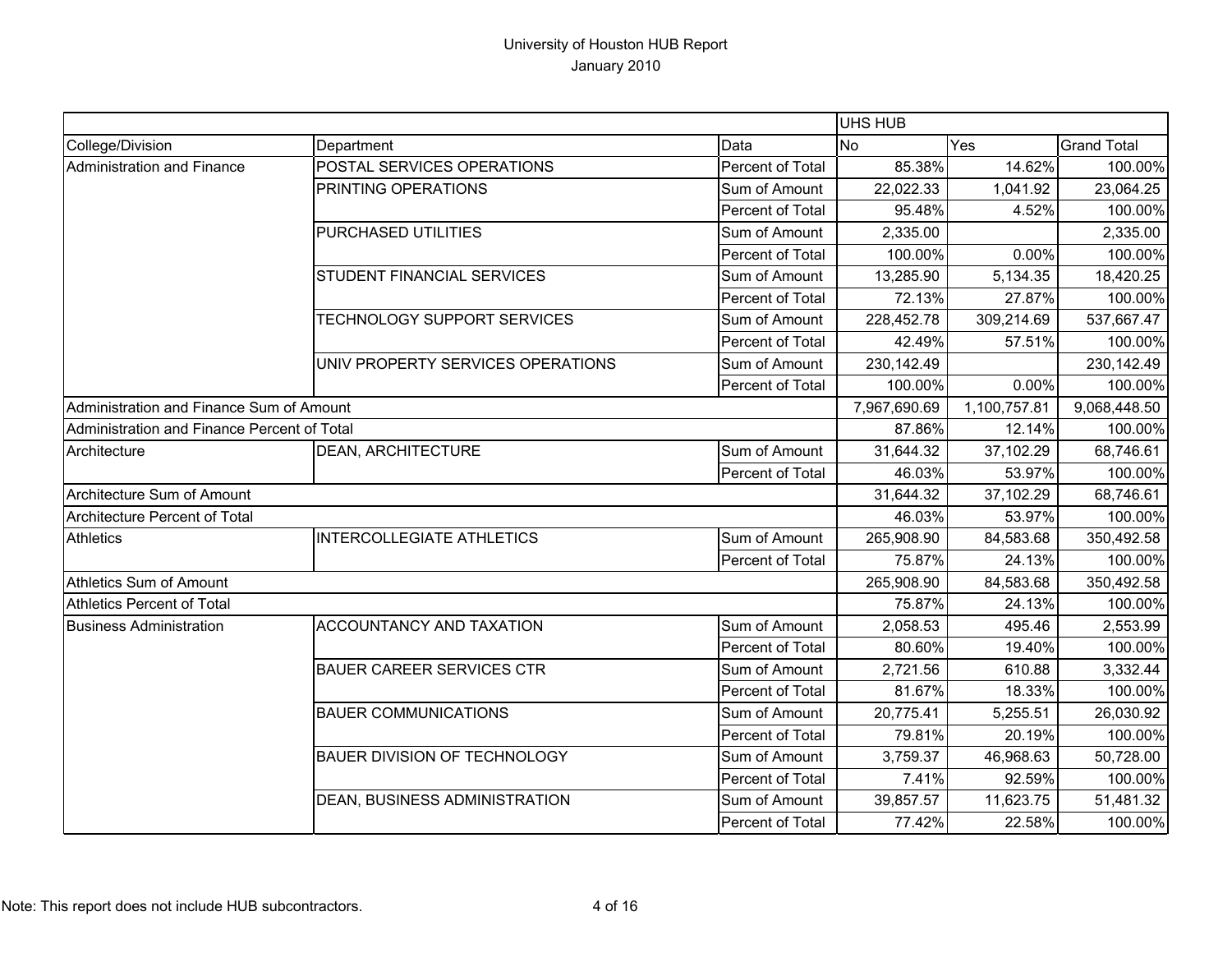|                                                 |                                       |                         | UHS HUB    |           |                    |
|-------------------------------------------------|---------------------------------------|-------------------------|------------|-----------|--------------------|
| College/Division                                | Department                            | Data                    | <b>No</b>  | Yes       | <b>Grand Total</b> |
| <b>Business Administration</b>                  | <b>DECISION AND INFORMATION SCIEN</b> | Sum of Amount           | 471.92     | 164.94    | 636.86             |
|                                                 |                                       | Percent of Total        | 74.10%     | 25.90%    | 100.00%            |
|                                                 | <b>EXECUTIVE DEGREE PROGRAMS</b>      | Sum of Amount           | 22,586.08  | 6,551.20  | 29,137.28          |
|                                                 |                                       | <b>Percent of Total</b> | 77.52%     | 22.48%    | 100.00%            |
|                                                 | <b>FINANCE-BUS ADMIN</b>              | Sum of Amount           | 4,592.83   | 3,852.36  | 8,445.19           |
|                                                 |                                       | <b>Percent of Total</b> | 54.38%     | 45.62%    | 100.00%            |
|                                                 | <b>GLOBAL ENERGY MGMT INST</b>        | Sum of Amount           | 124.00     |           | 124.00             |
|                                                 |                                       | Percent of Total        | 100.00%    | 0.00%     | 100.00%            |
|                                                 | <b>MANAGEMENT</b>                     | Sum of Amount           | 262.72     | 162.87    | 425.59             |
|                                                 |                                       | Percent of Total        | 61.73%     | 38.27%    | 100.00%            |
|                                                 | <b>MARKETING-BUS ADMIN</b>            | Sum of Amount           | 314.57     | 490.97    | 805.54             |
|                                                 |                                       | <b>Percent of Total</b> | 39.05%     | 60.95%    | 100.00%            |
|                                                 | <b>MBA STUDENT SERVICES CENTER</b>    | Sum of Amount           | 1,300.00   | 5,410.79  | 6,710.79           |
|                                                 |                                       | <b>Percent of Total</b> | 19.37%     | 80.63%    | 100.00%            |
|                                                 | <b>SALES EXCELLENCE INSTITUTE</b>     | Sum of Amount           | 4,257.92   | 358.84    | 4,616.76           |
|                                                 |                                       | Percent of Total        | 92.23%     | 7.77%     | 100.00%            |
|                                                 | SMALL BUSINESS DEV CENTER             | Sum of Amount           | 10,503.86  | 13,680.94 | 24,184.80          |
|                                                 |                                       | <b>Percent of Total</b> | 43.43%     | 56.57%    | 100.00%            |
|                                                 | UNDERGRAD BUSINESS PROG               | Sum of Amount           | 21,682.27  | 158.94    | 21,841.21          |
|                                                 |                                       | <b>Percent of Total</b> | 99.27%     | 0.73%     | 100.00%            |
|                                                 | <b>WOLFF CTR FOR ENTREPRENEURSHIP</b> | Sum of Amount           | 380.02     | 119.92    | 499.94             |
|                                                 |                                       | Percent of Total        | 76.01%     | 23.99%    | 100.00%            |
| <b>Business Administration Sum of Amount</b>    |                                       |                         | 135,648.63 | 95,906.00 | 231,554.63         |
| <b>Business Administration Percent of Total</b> |                                       |                         | 58.58%     | 41.42%    | 100.00%            |
| Chancellor/President                            | <b>AFFIRMATIVE ACTION</b>             | Sum of Amount           | 2,936.48   | 447.63    | 3,384.11           |
|                                                 |                                       | <b>Percent of Total</b> | 86.77%     | 13.23%    | 100.00%            |
|                                                 | <b>PRESIDENT</b>                      | Sum of Amount           | 639.72     | 981.78    | 1,621.50           |
|                                                 |                                       | Percent of Total        | 39.45%     | 60.55%    | 100.00%            |
| Chancellor/President Sum of Amount              |                                       |                         | 3,576.20   | 1,429.41  | 5,005.61           |
| Chancellor/President Percent of Total           |                                       |                         | 71.44%     | 28.56%    | 100.00%            |
| Education                                       | CENTER FOR INFO TECH IN EDUCATION     | Sum of Amount           | 13,156.73  | 14,877.23 | 28,033.96          |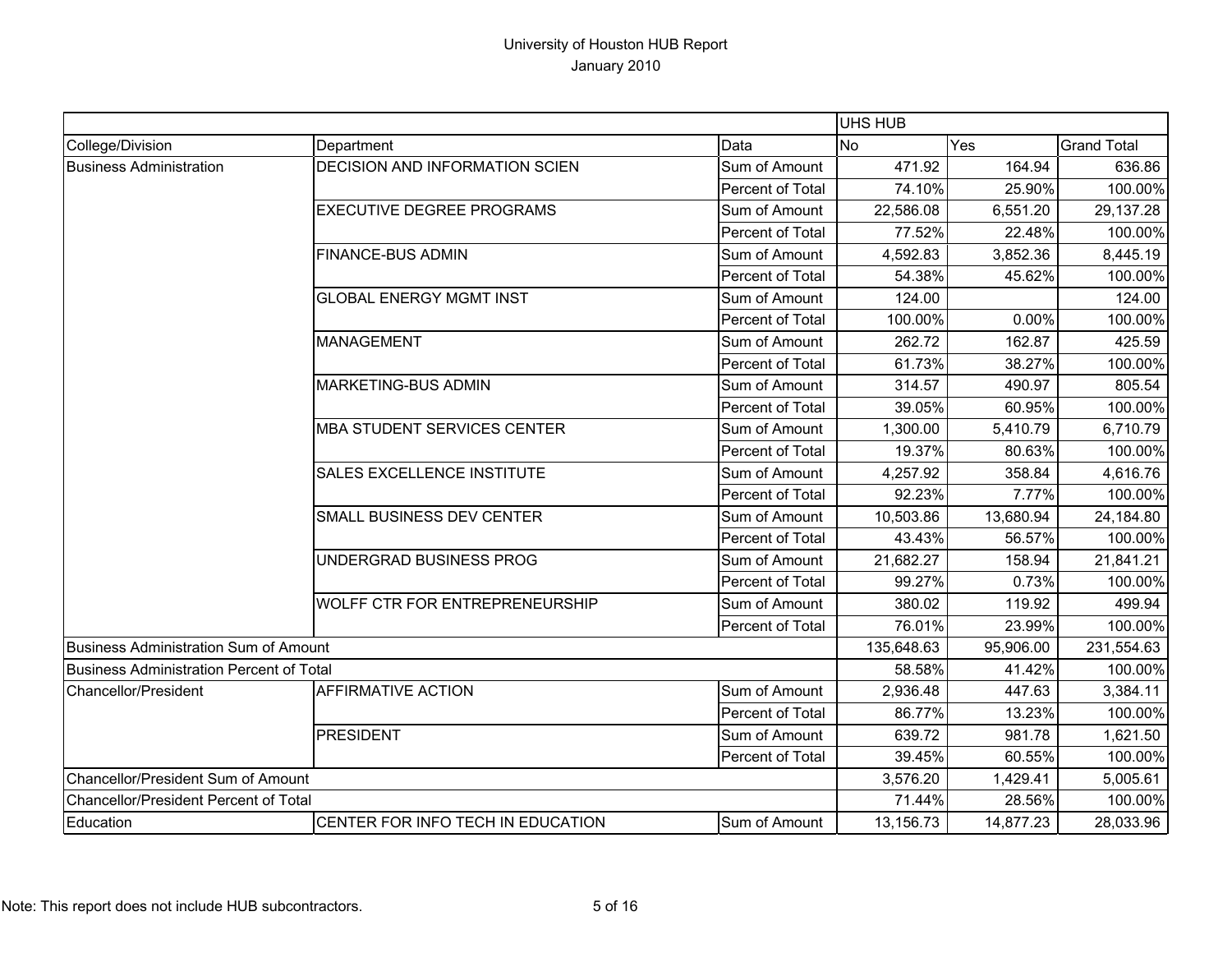|                                   |                                           |                         | <b>UHS HUB</b> |           |                    |
|-----------------------------------|-------------------------------------------|-------------------------|----------------|-----------|--------------------|
| College/Division                  | Department                                | Data                    | <b>No</b>      | Yes       | <b>Grand Total</b> |
| Education                         | CENTER FOR INFO TECH IN EDUCATION         | Percent of Total        | 46.93%         | 53.07%    | 100.00%            |
|                                   | <b>CONSISTENCY MGMT &amp; COOP DISCIP</b> | Sum of Amount           | 33,667.39      | 420.10    | 34,087.49          |
|                                   |                                           | Percent of Total        | 98.77%         | 1.23%     | 100.00%            |
|                                   | <b>CURRICULUM AND INSTRUCTION</b>         | Sum of Amount           | 9,735.41       | 2,250.12  | 11,985.53          |
|                                   |                                           | Percent of Total        | 81.23%         | 18.77%    | 100.00%            |
|                                   | <b>DEAN, EDUCATION</b>                    | Sum of Amount           | 5,599.48       | 446.24    | 6,045.72           |
|                                   |                                           | Percent of Total        | 92.62%         | 7.38%     | 100.00%            |
|                                   | EDU. LEADERSHIP & CULTURAL STU            | Sum of Amount           |                | 137.50    | 137.50             |
|                                   |                                           | Percent of Total        | 0.00%          | 100.00%   | 100.00%            |
|                                   | EDUCATIONAL PSYCHOLOGY                    | Sum of Amount           | 1,028.74       | 217.86    | 1,246.60           |
|                                   |                                           | Percent of Total        | 82.52%         | 17.48%    | 100.00%            |
|                                   | HEALTH AND HUMAN PERFORMANCE              | Sum of Amount           | 18,176.71      | 1,153.91  | 19,330.62          |
|                                   |                                           | Percent of Total        | 94.03%         | 5.97%     | 100.00%            |
|                                   | INSTITUTE FOR URBAN EDUCATION             | Sum of Amount           | (919.81)       |           | (919.81)           |
|                                   |                                           | Percent of Total        | 100.00%        | 0.00%     | 100.00%            |
|                                   | <b>OBESITY RESEARCH CENTER</b>            | Sum of Amount           | 159.52         |           | 159.52             |
|                                   |                                           | <b>Percent of Total</b> | 100.00%        | 0.00%     | 100.00%            |
|                                   | OFFICE OF INSTITUTIONAL EFFECTIVENESS     | Sum of Amount           | 2,230.00       |           | 2,230.00           |
|                                   |                                           | Percent of Total        | 100.00%        | 0.00%     | 100.00%            |
| Education Sum of Amount           |                                           |                         | 82,834.17      | 19,502.96 | 102,337.13         |
| <b>Education Percent of Total</b> |                                           |                         | 80.94%         | 19.06%    | 100.00%            |
| Engineering                       | <b>BIOMEDICAL ENGINEERING</b>             | Sum of Amount           | 1,597.85       |           | 1,597.85           |
|                                   |                                           | <b>Percent of Total</b> | 100.00%        | 0.00%     | 100.00%            |
|                                   | CENTER FOR NANOMAGNETIC SYSTEM            | Sum of Amount           | 438.42         |           | 438.42             |
|                                   |                                           | Percent of Total        | 100.00%        | 0.00%     | 100.00%            |
|                                   | <b>CHEMICAL ENGINEERING</b>               | Sum of Amount           | 561,135.18     | 1,703.14  | 562,838.32         |
|                                   |                                           | <b>Percent of Total</b> | 99.70%         | 0.30%     | 100.00%            |
|                                   | <b>CIVIL ENGINEERING</b>                  | Sum of Amount           | 17,563.18      | 9,759.03  | 27,322.21          |
|                                   |                                           | Percent of Total        | 64.28%         | 35.72%    | 100.00%            |
|                                   | <b>CTR FOR INNOVATIVE GROUTING</b>        | Sum of Amount           | 63.00          |           | 63.00              |
|                                   |                                           | Percent of Total        | 100.00%        | 0.00%     | 100.00%            |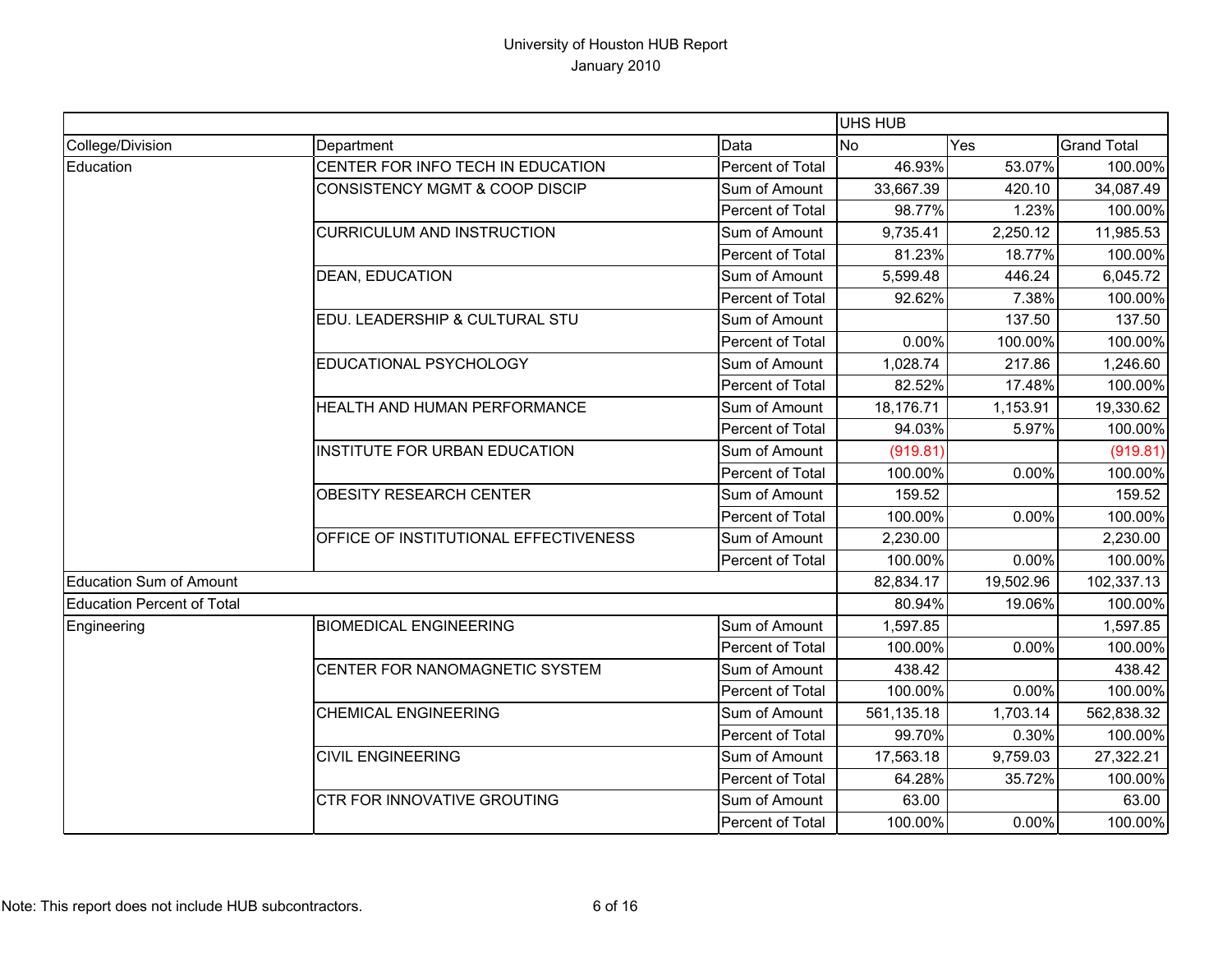|                                        |                                            |                  | <b>UHS HUB</b> |           |                    |
|----------------------------------------|--------------------------------------------|------------------|----------------|-----------|--------------------|
| College/Division                       | Department                                 | Data             | <b>No</b>      | Yes       | <b>Grand Total</b> |
| Engineering                            | <b>DEAN, ENGINEERING</b>                   | Sum of Amount    | 71,017.67      | 2,503.38  | 73,521.05          |
|                                        |                                            | Percent of Total | 96.60%         | 3.40%     | 100.00%            |
|                                        | <b>ELECTRICAL ENGINEERING</b>              | Sum of Amount    | 90,152.63      | 413.41    | 90,566.04          |
|                                        |                                            | Percent of Total | 99.54%         | 0.46%     | 100.00%            |
|                                        | <b>ENGINEERING SERVICES</b>                | Sum of Amount    | 1,568.79       |           | 1,568.79           |
|                                        |                                            | Percent of Total | 100.00%        | 0.00%     | 100.00%            |
|                                        | <b>INDUSTRIAL ENGINEERING</b>              | Sum of Amount    | 3,440.90       | 9,307.18  | 12,748.08          |
|                                        |                                            | Percent of Total | 26.99%         | 73.01%    | 100.00%            |
|                                        | MECHANICAL ENGINEERING                     | Sum of Amount    | 12,559.91      | 7,929.78  | 20,489.69          |
|                                        |                                            | Percent of Total | 61.30%         | 38.70%    | 100.00%            |
| <b>Engineering Sum of Amount</b>       |                                            |                  | 759,537.53     | 31,615.92 | 791,153.45         |
| Engineering Percent of Total           |                                            |                  | 96.00%         | 4.00%     | 100.00%            |
| <b>Graduate College of Social Work</b> | ADMISSIONS-GCSW                            | Sum of Amount    | 718.87         | 10.46     | 729.33             |
|                                        |                                            | Percent of Total | 98.57%         | 1.43%     | 100.00%            |
|                                        | <b>ALUMNI &amp; CAREER SERVICES</b>        | Sum of Amount    |                | 16.36     | 16.36              |
|                                        |                                            | Percent of Total | 0.00%          | 100.00%   | 100.00%            |
|                                        | CHILD & FAMILY CTR FOR INNOVATIVE RESEARCH | Sum of Amount    | 15,473.43      | 2,559.65  | 18,033.08          |
|                                        |                                            | Percent of Total | 85.81%         | 14.19%    | 100.00%            |
|                                        | CTR DRUG & SOCIAL POLICY RESRC             | Sum of Amount    | 1,907.91       | 378.07    | 2,285.98           |
|                                        |                                            | Percent of Total | 83.46%         | 16.54%    | 100.00%            |
|                                        | DEAN, SOCIAL WORK                          | Sum of Amount    | 12,189.31      | 299.93    | 12,489.24          |
|                                        |                                            | Percent of Total | 97.60%         | 2.40%     | 100.00%            |
|                                        | DEVELOPMENT-GCSW                           | Sum of Amount    | 364.96         |           | 364.96             |
|                                        |                                            | Percent of Total | 100.00%        | 0.00%     | 100.00%            |
|                                        | <b>GULEN INSTITUTE</b>                     | Sum of Amount    | 462.11         |           | 462.11             |
|                                        |                                            | Percent of Total | 100.00%        | 0.00%     | 100.00%            |
|                                        | JODY WILLIAMS CENTER                       | Sum of Amount    | 201.18         |           | 201.18             |
|                                        |                                            | Percent of Total | 100.00%        | 0.00%     | 100.00%            |
|                                        | OFFICE OF COMMUNITY PROJECTS               | Sum of Amount    | 20.00          | 12.34     | 32.34              |
|                                        |                                            | Percent of Total | 61.84%         | 38.16%    | 100.00%            |
|                                        | PHD PROGRAM                                | Sum of Amount    | 325.00         | 34.59     | 359.59             |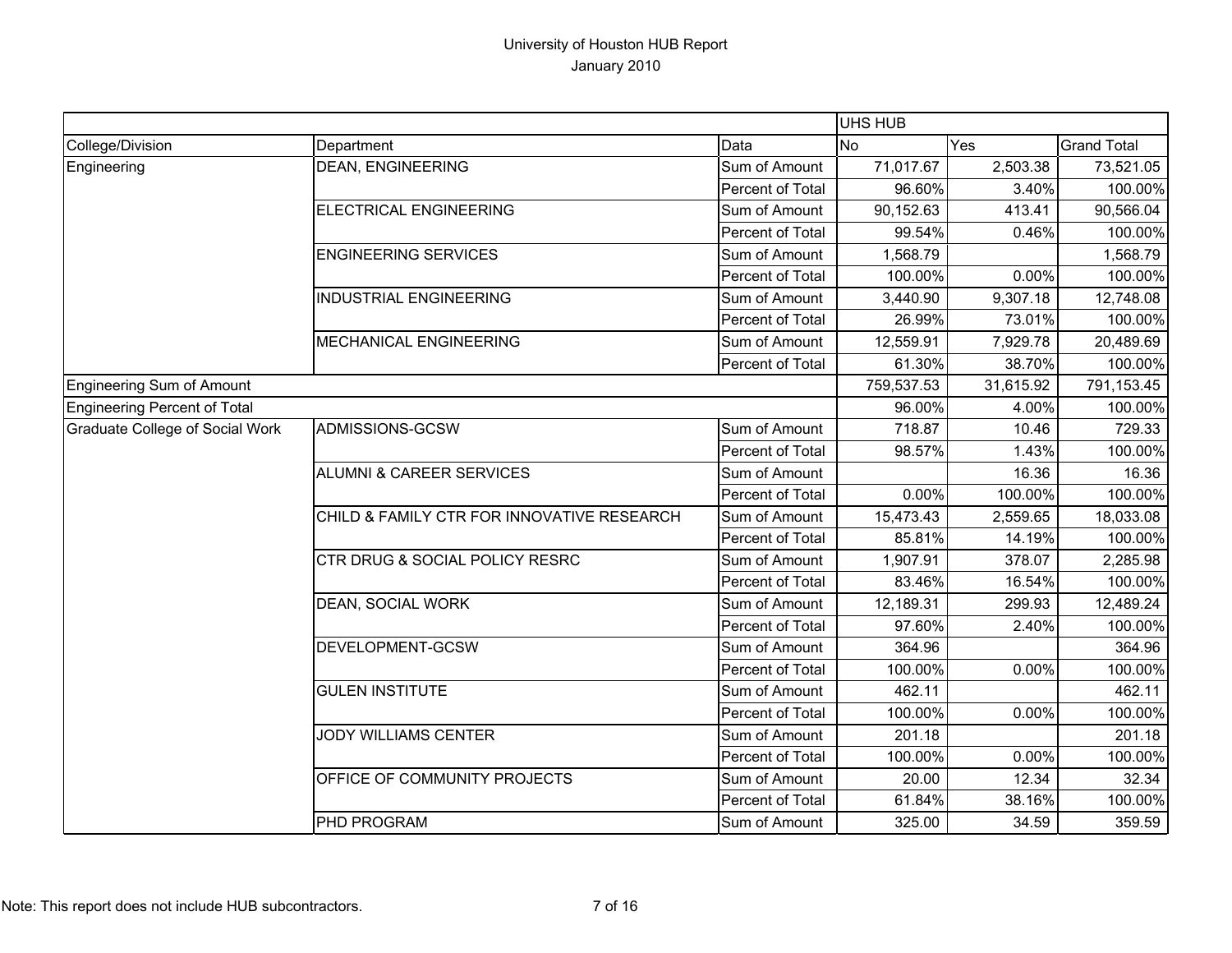|                                                  |                                 |                  | <b>UHS HUB</b> |           |                    |
|--------------------------------------------------|---------------------------------|------------------|----------------|-----------|--------------------|
| College/Division                                 | Department                      | Data             | <b>No</b>      | Yes       | <b>Grand Total</b> |
| Graduate College of Social Work                  | PHD PROGRAM                     | Percent of Total | 90.38%         | 9.62%     | 100.00%            |
| Graduate College of Social Work Sum of Amount    |                                 |                  | 31,662.77      | 3,311.40  | 34,974.17          |
| Graduate College of Social Work Percent of Total |                                 |                  | 90.53%         | 9.47%     | 100.00%            |
| <b>Honors College</b>                            | <b>DEAN, HONORS COLLEGE</b>     | Sum of Amount    | 4,846.34       | 293.73    | 5,140.07           |
|                                                  |                                 | Percent of Total | 94.29%         | 5.71%     | 100.00%            |
| Honors College Sum of Amount                     |                                 |                  | 4,846.34       | 293.73    | 5,140.07           |
| Honors College Percent of Total                  |                                 |                  | 94.29%         | 5.71%     | 100.00%            |
| Hotel and Restaurant Management                  | DEAN, HOTEL & RESTAURANT MANAG  | Sum of Amount    | 8,489.73       | 9,933.31  | 18,423.04          |
|                                                  |                                 | Percent of Total | 46.08%         | 53.92%    | 100.00%            |
|                                                  | HOTEL AND RESTAURANT MANAGEMENT | Sum of Amount    | 146,017.20     | 38,190.62 | 184,207.82         |
|                                                  |                                 | Percent of Total | 79.27%         | 20.73%    | 100.00%            |
| Hotel and Restaurant Management Sum of Amount    |                                 |                  | 154,506.93     | 48,123.93 | 202,630.86         |
| Hotel and Restaurant Management Percent of Total |                                 |                  | 76.25%         | 23.75%    | 100.00%            |
| Law Center                                       | ASSOCIATE DEAN, LAW             | Sum of Amount    | 1,638.44       | 442.45    | 2,080.89           |
|                                                  |                                 | Percent of Total | 78.74%         | 21.26%    | 100.00%            |
|                                                  | <b>BLAKELEY INSTITUTE</b>       | Sum of Amount    | 425.21         |           | 425.21             |
|                                                  |                                 | Percent of Total | 100.00%        | 0.00%     | 100.00%            |
|                                                  | <b>BUSINESS SERVICES, LAW</b>   | Sum of Amount    | 6,475.65       | 1,169.66  | 7,645.31           |
|                                                  |                                 | Percent of Total | 84.70%         | 15.30%    | 100.00%            |
|                                                  | <b>CAREER SERVICES, LAW</b>     | Sum of Amount    | 435.55         | 371.95    | 807.50             |
|                                                  |                                 | Percent of Total | 53.94%         | 46.06%    | 100.00%            |
|                                                  | CHAIRS AND PROFESSORSHIPS, LAW  | Sum of Amount    | 3,500.00       |           | 3,500.00           |
|                                                  |                                 | Percent of Total | 100.00%        | 0.00%     | 100.00%            |
|                                                  | DEAN, LAW                       | Sum of Amount    | 91.92          |           | 91.92              |
|                                                  |                                 | Percent of Total | 100.00%        | 0.00%     | 100.00%            |
|                                                  | <b>EXTERNAL AFFAIRS, LAW</b>    | Sum of Amount    | 4,068.08       | 146.05    | 4,214.13           |
|                                                  |                                 | Percent of Total | 96.53%         | 3.47%     | 100.00%            |
|                                                  | <b>FACILITIES, LAW</b>          | Sum of Amount    | 5,779.28       | 962.60    | 6,741.88           |
|                                                  |                                 | Percent of Total | 85.72%         | 14.28%    | 100.00%            |
|                                                  | <b>FACULTY SUPPORT LAW</b>      | Sum of Amount    | 1,353.44       | 31.00     | 1,384.44           |
|                                                  |                                 | Percent of Total | 97.76%         | 2.24%     | 100.00%            |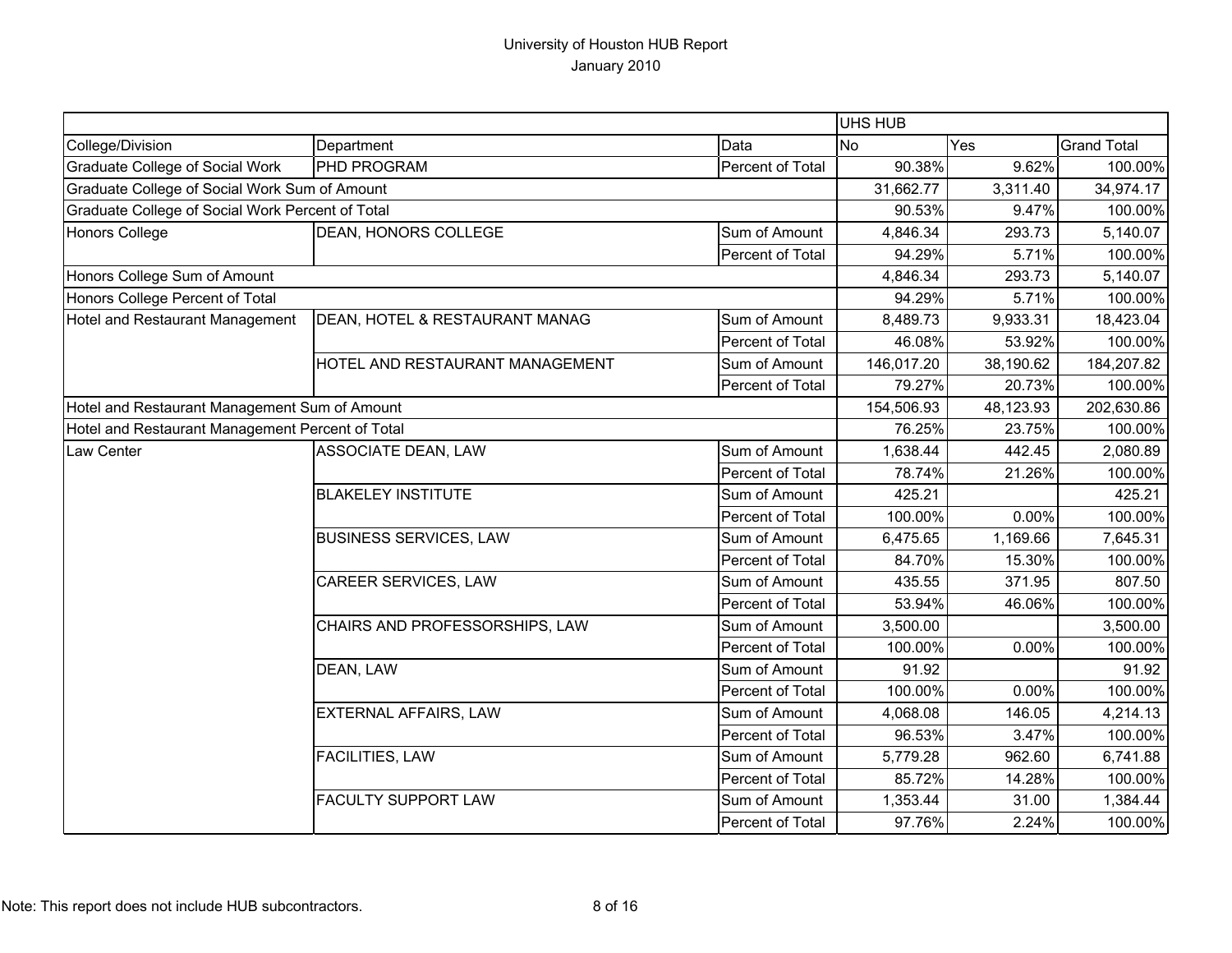|                                  |                               |                  | UHS HUB   |           |                    |
|----------------------------------|-------------------------------|------------------|-----------|-----------|--------------------|
| College/Division                 | Department                    | Data             | <b>No</b> | Yes       | <b>Grand Total</b> |
| Law Center                       | HEALTH LAW & POLICY INSTITUTE | Sum of Amount    | 31.63     | 340.62    | 372.25             |
|                                  |                               | Percent of Total | 8.50%     | 91.50%    | 100.00%            |
|                                  | LAW INFORMATION TECHNOLOGY    | Sum of Amount    | 1,078.70  | 8,939.67  | 10,018.37          |
|                                  |                               | Percent of Total | 10.77%    | 89.23%    | 100.00%            |
|                                  | <b>LAW LIBRARY</b>            | Sum of Amount    | 6,768.47  | 270.07    | 7,038.54           |
|                                  |                               | Percent of Total | 96.16%    | 3.84%     | 100.00%            |
|                                  | LEGAL AID CLINIC, LAW         | Sum of Amount    | 379.27    |           | 379.27             |
|                                  |                               | Percent of Total | 100.00%   | 0.00%     | 100.00%            |
|                                  | LEGAL RESEARCH & WRITING, LAW | Sum of Amount    | 1,554.12  |           | 1,554.12           |
|                                  |                               | Percent of Total | 100.00%   | 0.00%     | 100.00%            |
|                                  | PUBLIC RELS & MARKETING, LAW  | Sum of Amount    | 3,400.00  |           | 3,400.00           |
|                                  |                               | Percent of Total | 100.00%   | 0.00%     | 100.00%            |
|                                  | STUDENT ORGANIZATION, LAW     | Sum of Amount    | 6,132.28  |           | 6,132.28           |
|                                  |                               | Percent of Total | 100.00%   | 0.00%     | 100.00%            |
|                                  | STUDENT SERVICES, LAW         | Sum of Amount    | 925.75    | 535.81    | 1,461.56           |
|                                  |                               | Percent of Total | 63.34%    | 36.66%    | 100.00%            |
| Law Center Sum of Amount         |                               |                  | 44,037.79 | 13,209.88 | 57,247.67          |
| Law Center Percent of Total      |                               |                  | 76.93%    | 23.07%    | 100.00%            |
| Liberal Arts and Social Sciences | <b>AEROSPACE STUDIES</b>      | Sum of Amount    | 424.11    | 50.00     | 474.11             |
|                                  |                               | Percent of Total | 89.45%    | 10.55%    | 100.00%            |
|                                  | AFRICAN-AMERICAN STUDIES      | Sum of Amount    | 866.40    | 2,182.03  | 3,048.43           |
|                                  |                               | Percent of Total | 28.42%    | 71.58%    | 100.00%            |
|                                  | <b>ANTHROPOLOGY</b>           | Sum of Amount    | 884.13    | 1,214.47  | 2,098.60           |
|                                  |                               | Percent of Total | 42.13%    | 57.87%    | 100.00%            |
|                                  | <b>ART</b>                    | Sum of Amount    | 14,402.86 | 2,263.26  | 16,666.12          |
|                                  |                               | Percent of Total | 86.42%    | 13.58%    | 100.00%            |
|                                  | <b>ARTE PUBLICO</b>           | Sum of Amount    | 30,515.67 |           | 30,515.67          |
|                                  |                               | Percent of Total | 100.00%   | 0.00%     | 100.00%            |
|                                  | <b>BLAFFER GALLERY</b>        | Sum of Amount    | 11,648.93 | 331.21    | 11,980.14          |
|                                  |                               | Percent of Total | 97.24%    | 2.76%     | 100.00%            |
|                                  | CENTER FOR PUBLIC HISTORY     | Sum of Amount    | 550.00    | 20.67     | 570.67             |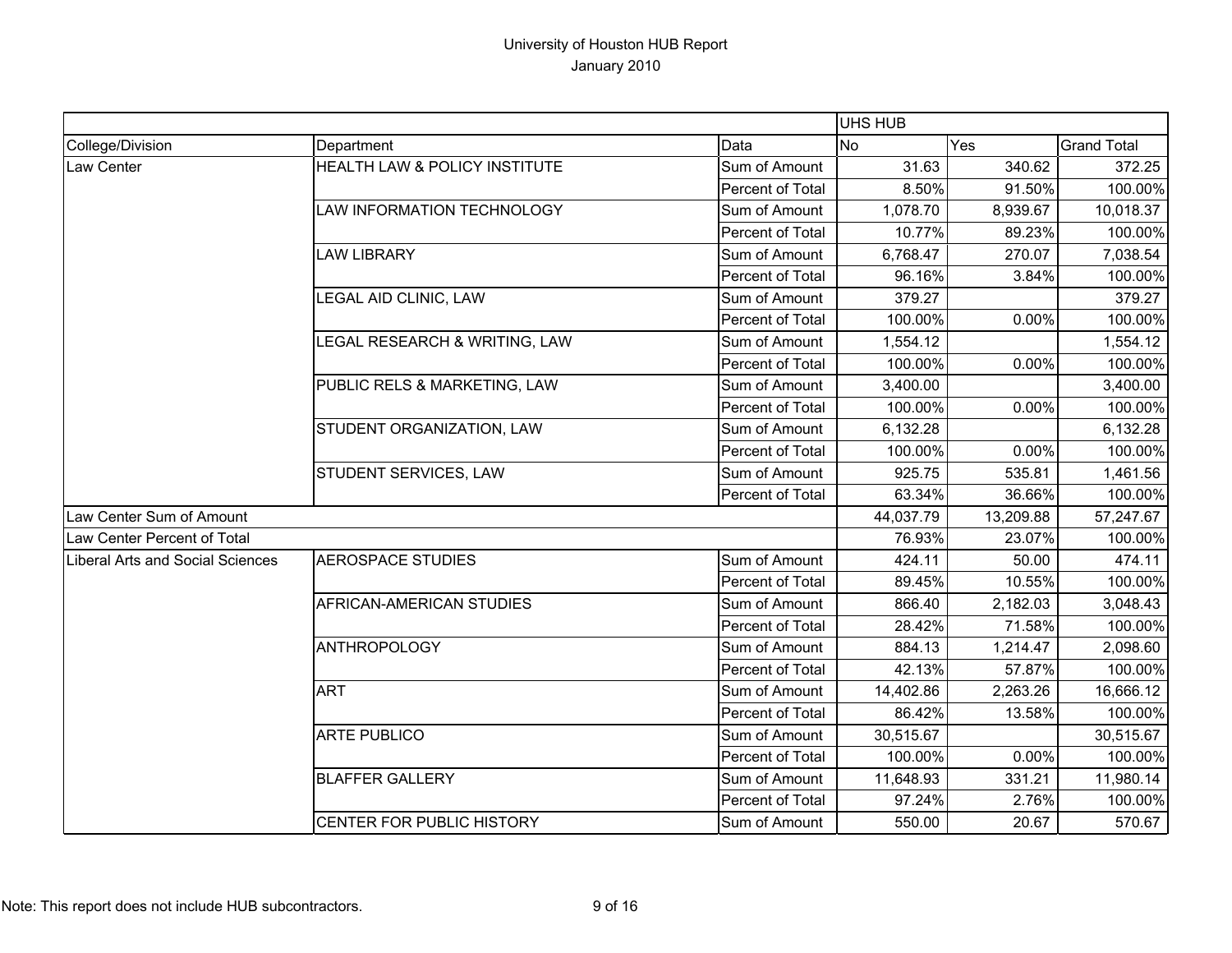|                                  |                                  |                  | <b>UHS HUB</b> |           |                    |
|----------------------------------|----------------------------------|------------------|----------------|-----------|--------------------|
| College/Division                 | Department                       | Data             | <b>No</b>      | Yes       | <b>Grand Total</b> |
| Liberal Arts and Social Sciences | CENTER FOR PUBLIC HISTORY        | Percent of Total | 96.38%         | 3.62%     | 100.00%            |
|                                  | CENTER FOR PUBLIC POLICY         | Sum of Amount    | 1,515.67       | 57.90     | 1,573.57           |
|                                  |                                  | Percent of Total | 96.32%         | 3.68%     | 100.00%            |
|                                  | <b>COMMUNICATION</b>             | Sum of Amount    | 2,681.40       | 1,094.95  | 3,776.35           |
|                                  |                                  | Percent of Total | 71.01%         | 28.99%    | 100.00%            |
|                                  | <b>COMMUNICATIONS DISORDERS</b>  | Sum of Amount    | 4,180.71       | 1,078.43  | 5,259.14           |
|                                  |                                  | Percent of Total | 79.49%         | 20.51%    | 100.00%            |
|                                  | <b>CWMCA CENTER FOR THE ARTS</b> | Sum of Amount    | 1,547.22       | 130.29    | 1,677.51           |
|                                  |                                  | Percent of Total | 92.23%         | 7.77%     | 100.00%            |
|                                  | DEAN, LIBERAL ARTS & SOC SCI     | Sum of Amount    | 12,391.15      | 4,924.07  | 17,315.22          |
|                                  |                                  | Percent of Total | 71.56%         | 28.44%    | 100.00%            |
|                                  | <b>ECONOMICS</b>                 | Sum of Amount    | 4,680.07       | 2,286.35  | 6,966.42           |
|                                  |                                  | Percent of Total | 67.18%         | 32.82%    | 100.00%            |
|                                  | <b>ENGLISH</b>                   | Sum of Amount    | 15,007.43      | 57,020.72 | 72,028.15          |
|                                  |                                  | Percent of Total | 20.84%         | 79.16%    | 100.00%            |
|                                  | <b>HISPANIC STUDIES</b>          | Sum of Amount    | 319.52         |           | 319.52             |
|                                  |                                  | Percent of Total | 100.00%        | 0.00%     | 100.00%            |
|                                  | <b>HISTORY</b>                   | Sum of Amount    | 14,050.31      | 450.38    | 14,500.69          |
|                                  |                                  | Percent of Total | 96.89%         | 3.11%     | 100.00%            |
|                                  | <b>MEXICAN-AMERICAN STUDIES</b>  | Sum of Amount    | 843.40         | 24.25     | 867.65             |
|                                  |                                  | Percent of Total | 97.21%         | 2.79%     | 100.00%            |
|                                  | MODERN AND CLASSICAL LANGUAGES   | Sum of Amount    | 90.00          |           | 90.00              |
|                                  |                                  | Percent of Total | 100.00%        | 0.00%     | 100.00%            |
|                                  | <b>MUSIC</b>                     | Sum of Amount    | 25,387.29      | 5,058.14  | 30,445.43          |
|                                  |                                  | Percent of Total | 83.39%         | 16.61%    | 100.00%            |
|                                  | PHILOSOPHY                       | Sum of Amount    | 316.59         |           | 316.59             |
|                                  |                                  | Percent of Total | 100.00%        | 0.00%     | 100.00%            |
|                                  | POLITICAL SCIENCE                | Sum of Amount    | 3,925.40       | 1,487.13  | 5,412.53           |
|                                  |                                  | Percent of Total | 72.52%         | 27.48%    | 100.00%            |
|                                  | <b>PSYCHOLOGY</b>                | Sum of Amount    | 36,360.92      | 1,813.79  | 38,174.71          |
|                                  |                                  | Percent of Total | 95.25%         | 4.75%     | 100.00%            |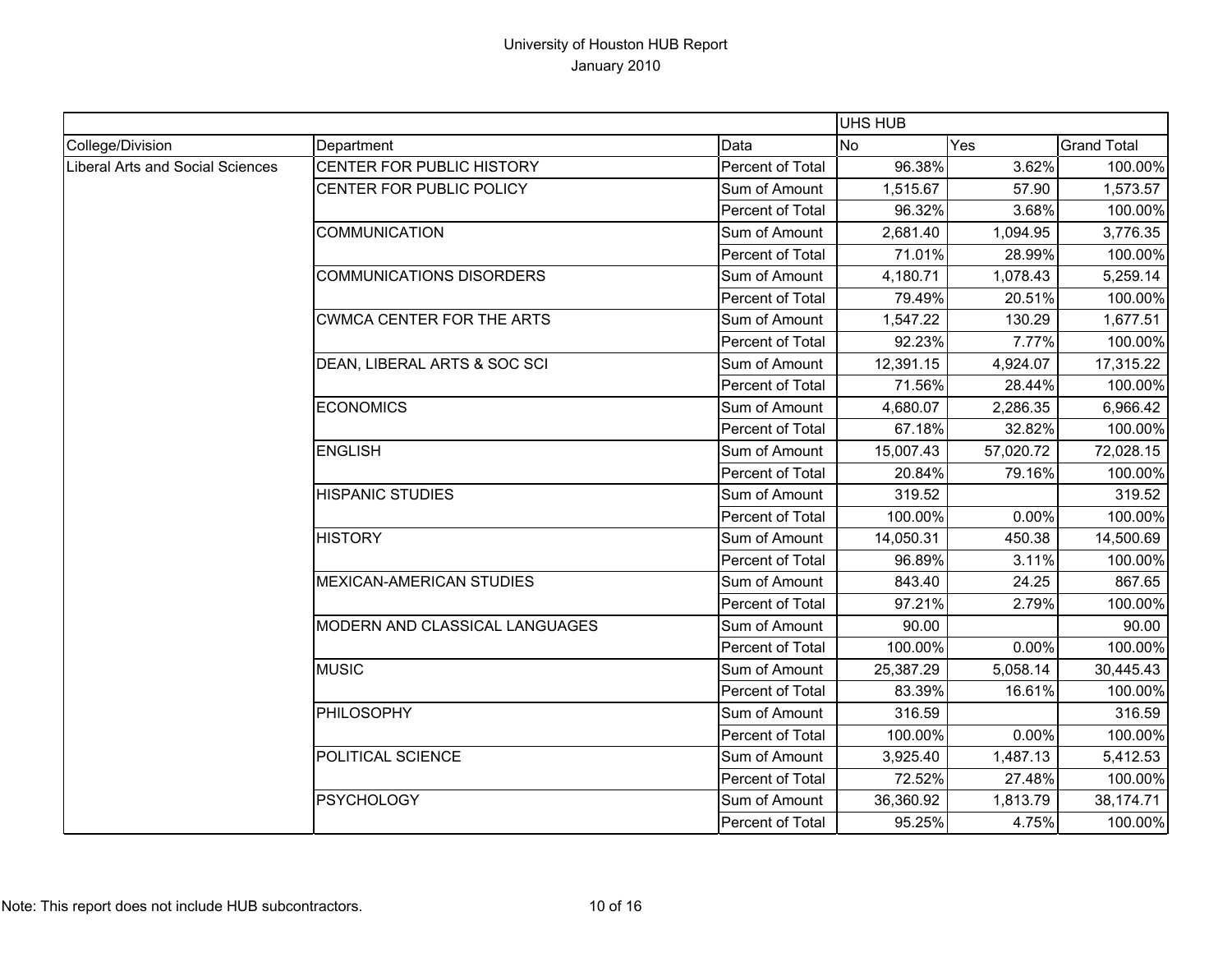|                                                   |                                                |                  | UHS HUB    |           |                    |
|---------------------------------------------------|------------------------------------------------|------------------|------------|-----------|--------------------|
| College/Division                                  | Department                                     | Data             | <b>No</b>  | Yes       | <b>Grand Total</b> |
| Liberal Arts and Social Sciences                  | PUBLIC ADMINISTRATION PROGRAM                  | Sum of Amount    | 154.50     |           | 154.50             |
|                                                   |                                                | Percent of Total | 100.00%    | 0.00%     | 100.00%            |
|                                                   | <b>RELIGIOUS STUDIES</b>                       | Sum of Amount    | 716.58     | 23.20     | 739.78             |
|                                                   |                                                | Percent of Total | 96.86%     | 3.14%     | 100.00%            |
|                                                   | <b>SOCIOLOGY</b>                               | Sum of Amount    | 2,014.02   | 1,344.30  | 3,358.32           |
|                                                   |                                                | Percent of Total | 59.97%     | 40.03%    | 100.00%            |
|                                                   | <b>THEATRE</b>                                 | Sum of Amount    | 28,725.32  | 3,628.75  | 32,354.07          |
|                                                   |                                                | Percent of Total | 88.78%     | 11.22%    | 100.00%            |
|                                                   | <b>WOMEN'S STUDIES PROGRAM</b>                 | Sum of Amount    | 45.62      | 62.63     | 108.25             |
|                                                   |                                                | Percent of Total | 42.14%     | 57.86%    | 100.00%            |
|                                                   | <b>WRITING CENTER</b>                          | Sum of Amount    | 2,974.83   | 124.15    | 3,098.98           |
|                                                   |                                                | Percent of Total | 95.99%     | 4.01%     | 100.00%            |
|                                                   | Liberal Arts and Social Sciences Sum of Amount |                  | 217,220.05 | 86,671.07 | 303,891.12         |
| Liberal Arts and Social Sciences Percent of Total |                                                |                  | 71.48%     | 28.52%    | 100.00%            |
| Library                                           | UNIVERSITY LIBRARIES                           | Sum of Amount    | 331,915.15 | 16,309.82 | 348,224.97         |
|                                                   |                                                | Percent of Total | 95.32%     | 4.68%     | 100.00%            |
| Library Sum of Amount                             |                                                |                  | 331,915.15 | 16,309.82 | 348,224.97         |
| Library Percent of Total                          |                                                |                  | 95.32%     | 4.68%     | 100.00%            |
| Natural Science and Mathematics                   | <b>BIOLOGY &amp; BIOCHEMISTRY</b>              | Sum of Amount    | 110,073.06 | 16,367.32 | 126,440.38         |
|                                                   |                                                | Percent of Total | 87.06%     | 12.94%    | 100.00%            |
|                                                   | <b>CAGE INSTITUTE</b>                          | Sum of Amount    | 5,000.00   |           | 5,000.00           |
|                                                   |                                                | Percent of Total | 100.00%    | 0.00%     | 100.00%            |
|                                                   | <b>CHEMISTRY</b>                               | Sum of Amount    | 105,496.66 | 36,016.95 | 141,513.61         |
|                                                   |                                                | Percent of Total | 74.55%     | 25.45%    | 100.00%            |
|                                                   | <b>COMPUTER SCIENCE</b>                        | Sum of Amount    | 22,063.71  | 1,340.87  | 23,404.58          |
|                                                   |                                                | Percent of Total | 94.27%     | 5.73%     | 100.00%            |
|                                                   | CTR FOR NUCLEAR RECEPTORS & CELL SIGNALING     | Sum of Amount    | 98,987.70  | 17,362.04 | 116,349.74         |
|                                                   |                                                | Percent of Total | 85.08%     | 14.92%    | 100.00%            |
|                                                   | DEAN, NATURAL SCIENCE & MATHE                  | Sum of Amount    | 14,792.07  | 1,440.96  | 16,233.03          |
|                                                   |                                                | Percent of Total | 91.12%     | 8.88%     | 100.00%            |
|                                                   | <b>EARTH AND ATMOSPHERIC SCIENCES</b>          | Sum of Amount    | 53,165.66  | 38,784.09 | 91,949.75          |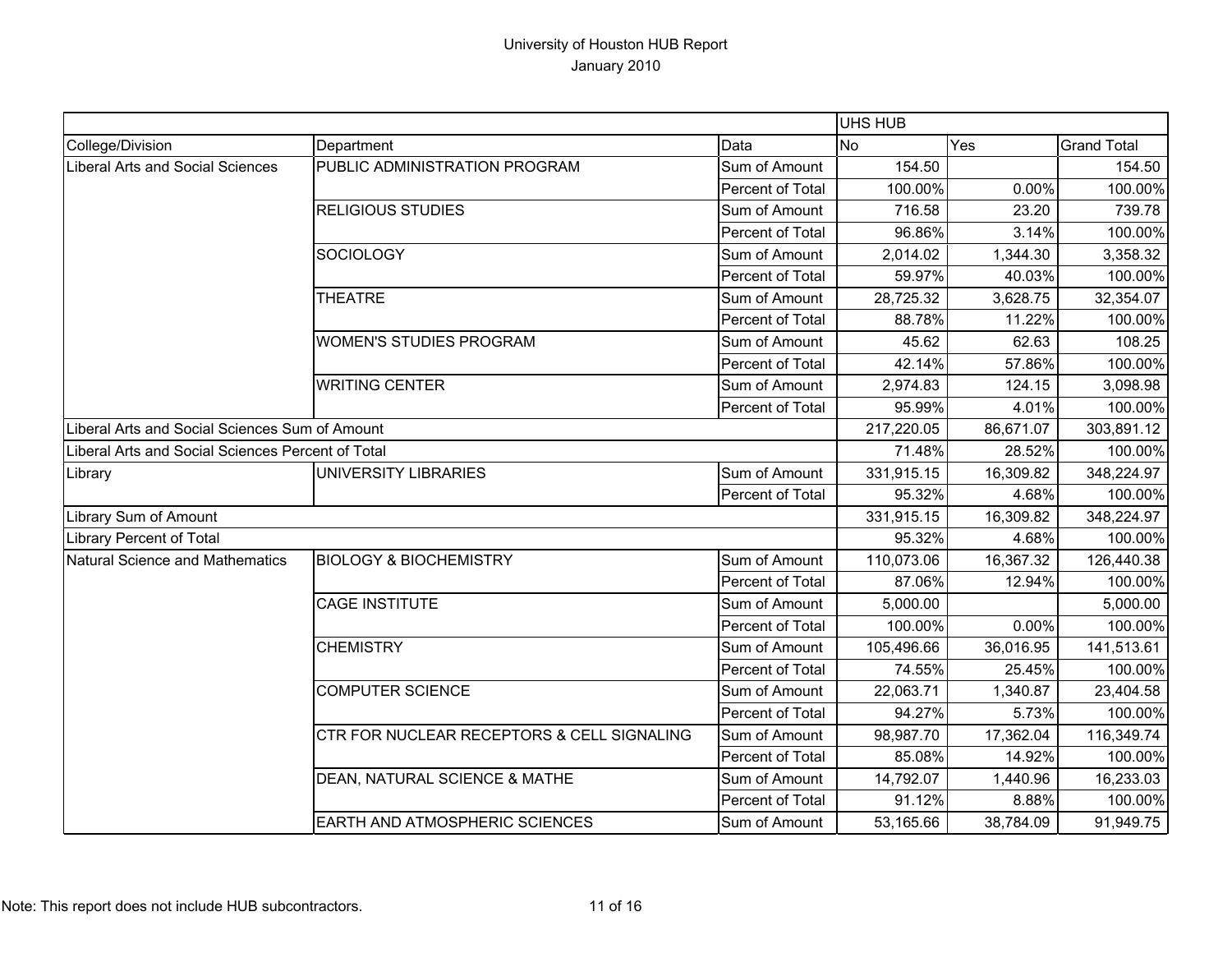|                                                  |                                           |                  | UHS HUB    |            |                    |
|--------------------------------------------------|-------------------------------------------|------------------|------------|------------|--------------------|
| College/Division                                 | Department                                | Data             | <b>No</b>  | Yes        | <b>Grand Total</b> |
| Natural Science and Mathematics                  | <b>EARTH AND ATMOSPHERIC SCIENCES</b>     | Percent of Total | 57.82%     | 42.18%     | 100.00%            |
|                                                  | <b>IMAQS</b>                              | Sum of Amount    | 4,564.27   |            | 4,564.27           |
|                                                  |                                           | Percent of Total | 100.00%    | 0.00%      | 100.00%            |
|                                                  | INST FOR THEORETICAL & ENG SCI            | Sum of Amount    | 167.09     |            | 167.09             |
|                                                  |                                           | Percent of Total | 100.00%    | 0.00%      | 100.00%            |
|                                                  | <b>INSTITUTE FOR NANOENERGY</b>           | Sum of Amount    | 3,952.23   |            | 3,952.23           |
|                                                  |                                           | Percent of Total | 100.00%    | 0.00%      | 100.00%            |
|                                                  | <b>MATHEMATICS</b>                        | Sum of Amount    | 25,411.51  | 9,126.70   | 34,538.21          |
|                                                  |                                           | Percent of Total | 73.58%     | 26.42%     | 100.00%            |
|                                                  | <b>PHYSICS</b>                            | Sum of Amount    | 16,380.45  | 5,669.02   | 22,049.47          |
|                                                  |                                           | Percent of Total | 74.29%     | 25.71%     | 100.00%            |
| Natural Science and Mathematics Sum of Amount    |                                           |                  | 460,054.41 | 126,107.95 | 586,162.36         |
| Natural Science and Mathematics Percent of Total |                                           |                  | 78.49%     | 21.51%     | 100.00%            |
| Optometry                                        | DEAN, OPTOMETRY                           | Sum of Amount    | 195,532.80 | 3,635.09   | 199,167.89         |
|                                                  |                                           | Percent of Total | 98.17%     | 1.83%      | 100.00%            |
|                                                  | <b>OPT VISION SCIENCES</b>                | Sum of Amount    | 77,858.41  | 4,668.91   | 82,527.32          |
|                                                  |                                           | Percent of Total | 94.34%     | 5.66%      | 100.00%            |
|                                                  | <b>OPTOMETRY CLINIC</b>                   | Sum of Amount    | 57,843.75  | 3,617.77   | 61,461.52          |
|                                                  |                                           | Percent of Total | 94.11%     | 5.89%      | 100.00%            |
| Optometry Sum of Amount                          |                                           |                  | 331,234.96 | 11,921.77  | 343,156.73         |
| Optometry Percent of Total                       |                                           |                  | 96.53%     | 3.47%      | 100.00%            |
| Pharmacy                                         | <b>CLINICAL PHARMACY &amp; ADMINISTRA</b> | Sum of Amount    | 8,273.84   | 1,096.52   | 9,370.36           |
|                                                  |                                           | Percent of Total | 88.30%     | 11.70%     | 100.00%            |
|                                                  | <b>DEAN, PHARMACY</b>                     | Sum of Amount    | 155,193.57 | 7,059.84   | 162,253.41         |
|                                                  |                                           | Percent of Total | 95.65%     | 4.35%      | 100.00%            |
|                                                  | PHARMACOLOGICAL & PHARMACEUTIC            | Sum of Amount    | 64,721.77  | 432.97     | 65,154.74          |
|                                                  |                                           | Percent of Total | 99.34%     | 0.66%      | 100.00%            |
| Pharmacy Sum of Amount                           |                                           | 228,189.18       | 8,589.33   | 236,778.51 |                    |
| Pharmacy Percent of Total                        |                                           |                  | 96.37%     | 3.63%      | 100.00%            |
| Research                                         | <b>ANIMAL CARE OPERATIONS</b>             | Sum of Amount    | 18,959.29  | 5,533.57   | 24,492.86          |
|                                                  |                                           | Percent of Total | 77.41%     | 22.59%     | 100.00%            |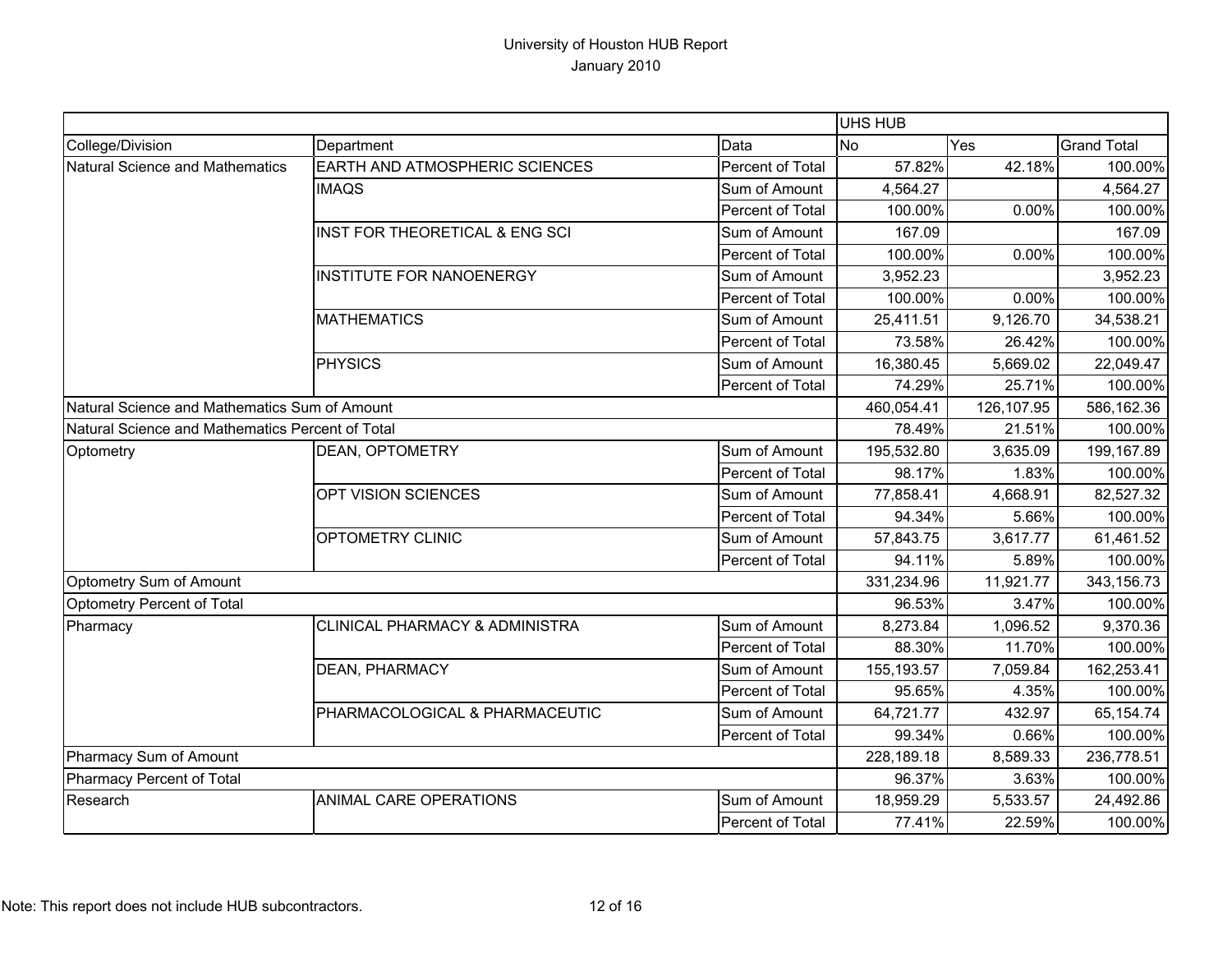|                  |                                         |                  |           | <b>UHS HUB</b> |                    |  |
|------------------|-----------------------------------------|------------------|-----------|----------------|--------------------|--|
| College/Division | Department                              | Data             | <b>No</b> | Yes            | <b>Grand Total</b> |  |
| Research         | CENTER FOR ADVANCED MATERIALS           | Sum of Amount    | 5,099.29  |                | 5,099.29           |  |
|                  |                                         | Percent of Total | 100.00%   | 0.00%          | 100.00%            |  |
|                  | CENTER FOR MATERIALS CHEMISTRY          | Sum of Amount    | 984.34    |                | 984.34             |  |
|                  |                                         | Percent of Total | 100.00%   | 0.00%          | 100.00%            |  |
|                  | ENVIRONMENTAL INSTIT-HOUSTON            | Sum of Amount    | 118.10    |                | 118.10             |  |
|                  |                                         | Percent of Total | 100.00%   | 0.00%          | 100.00%            |  |
|                  | <b>GRANTS AND CONTRACTS</b>             | Sum of Amount    | 663.98    | 792.36         | 1,456.34           |  |
|                  |                                         | Percent of Total | 45.59%    | 54.41%         | 100.00%            |  |
|                  | <b>HOUSTON COASTAL CENTER</b>           | Sum of Amount    | 58.46     |                | 58.46              |  |
|                  |                                         | Percent of Total | 100.00%   | 0.00%          | 100.00%            |  |
|                  | INSTITUTE FOR MOLECULAR DESIGN          | Sum of Amount    | 3,404.00  |                | 3,404.00           |  |
|                  |                                         | Percent of Total | 100.00%   | 0.00%          | 100.00%            |  |
|                  | OFFICE OF TECHNOLOGY MANAGEMENT         | Sum of Amount    | 99,513.31 | 834.53         | 100,347.84         |  |
|                  |                                         | Percent of Total | 99.17%    | 0.83%          | 100.00%            |  |
|                  | <b>RESEARCH DIVISION OFFICE</b>         | Sum of Amount    | 2,612.95  | 8,597.24       | 11,210.19          |  |
|                  |                                         | Percent of Total | 23.31%    | 76.69%         | 100.00%            |  |
|                  | <b>RESEARCH FINANCIAL SERVICES</b>      | Sum of Amount    | 308.80    | 123.40         | 432.20             |  |
|                  |                                         | Percent of Total | 71.45%    | 28.55%         | 100.00%            |  |
|                  | <b>RESEARCH INFORMATION CENTER</b>      | Sum of Amount    | 17,654.69 | 38.40          | 17,693.09          |  |
|                  |                                         | Percent of Total | 99.78%    | 0.22%          | 100.00%            |  |
|                  | RESEARCH POLICIES/COMPLIANCE/COMMITTEES | Sum of Amount    | 305.43    | 123.19         | 428.62             |  |
|                  |                                         | Percent of Total | 71.26%    | 28.74%         | 100.00%            |  |
|                  | <b>TIMES</b>                            | Sum of Amount    | 8,038.62  | 111.64         | 8,150.26           |  |
|                  |                                         | Percent of Total | 98.63%    | 1.37%          | 100.00%            |  |
|                  | TX CTR SUPERCONDUCTIVITY AT UH          | Sum of Amount    | 59,766.79 | 124.15         | 59,890.94          |  |
|                  |                                         | Percent of Total | 99.79%    | 0.21%          | 100.00%            |  |
|                  | TX LEARNING/COMPUTATIONAL CTR           | Sum of Amount    | 30,191.17 | 750.07         | 30,941.24          |  |
|                  |                                         | Percent of Total | 97.58%    | 2.42%          | 100.00%            |  |
|                  | UH ENERGY CLUSTER                       | Sum of Amount    | 21,860.93 |                | 21,860.93          |  |
|                  |                                         | Percent of Total | 100.00%   | 0.00%          | 100.00%            |  |
|                  | <b>WIND ENERGY CENTER</b>               | Sum of Amount    | 3,459.38  |                | 3,459.38           |  |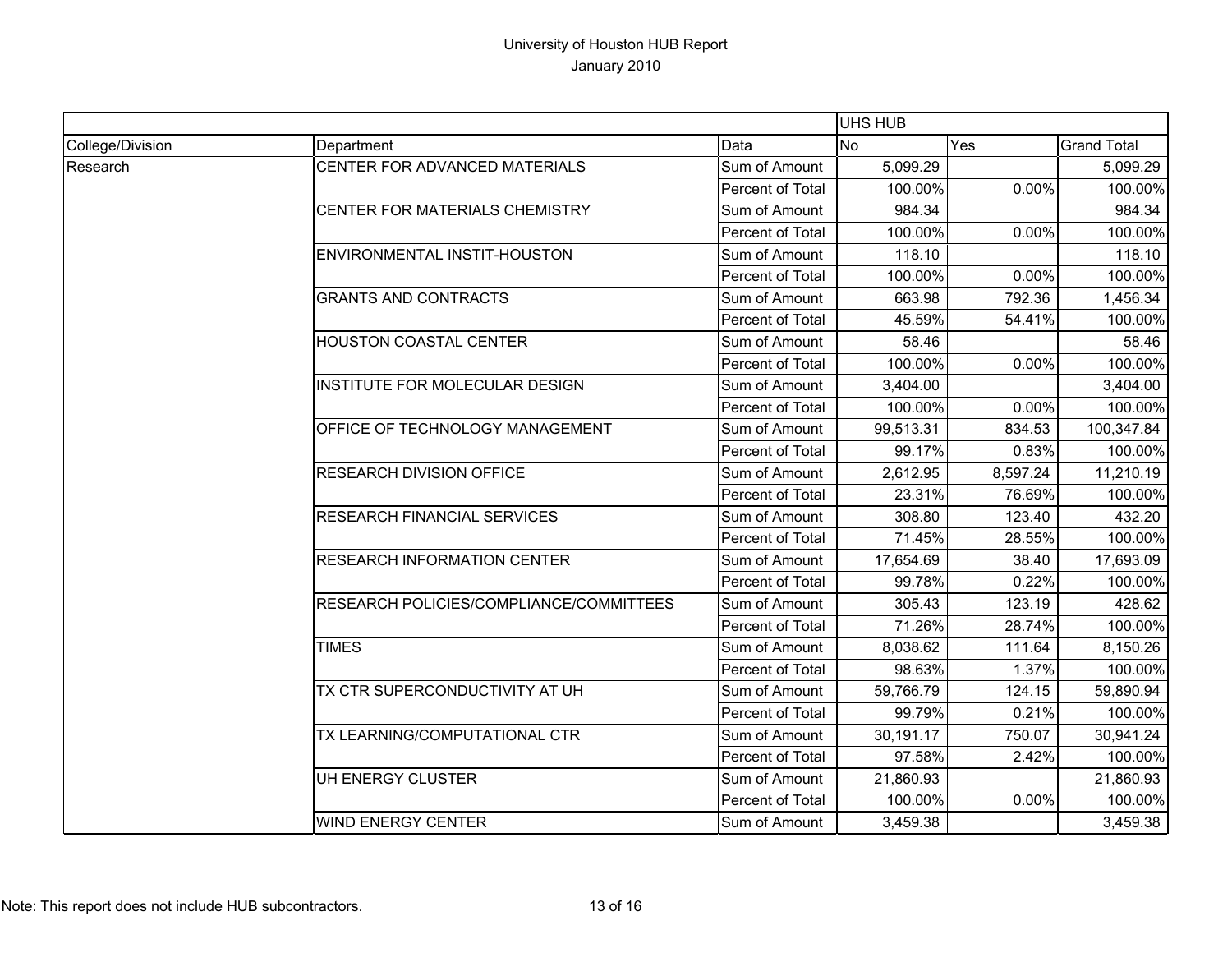|                                  |                                       |                  |            | <b>UHS HUB</b> |                    |  |
|----------------------------------|---------------------------------------|------------------|------------|----------------|--------------------|--|
| College/Division                 | Department                            | Data             | <b>No</b>  | Yes            | <b>Grand Total</b> |  |
| Research                         | <b>WIND ENERGY CENTER</b>             | Percent of Total | 100.00%    | 0.00%          | 100.00%            |  |
| <b>Research Sum of Amount</b>    |                                       |                  | 272,999.53 | 17,028.55      | 290,028.08         |  |
| <b>Research Percent of Total</b> |                                       |                  | 94.13%     | 5.87%          | 100.00%            |  |
| <b>Student Affairs</b>           | <b>CAMPUS ACTIVITIES</b>              | Sum of Amount    | 6,149.50   | 382.08         | 6,531.58           |  |
|                                  |                                       | Percent of Total | 94.15%     | 5.85%          | 100.00%            |  |
|                                  | <b>CAMPUS RECREATION</b>              | Sum of Amount    | 12,347.75  | 972.79         | 13,320.54          |  |
|                                  |                                       | Percent of Total | 92.70%     | 7.30%          | 100.00%            |  |
|                                  | CENTER FOR STUDENTS W/DISABILITIES    | Sum of Amount    | 24,537.99  | 361.27         | 24,899.26          |  |
|                                  |                                       | Percent of Total | 98.55%     | 1.45%          | 100.00%            |  |
|                                  | CHILD CARE CENTER                     | Sum of Amount    | 4,514.28   | 1,942.33       | 6,456.61           |  |
|                                  |                                       | Percent of Total | 69.92%     | 30.08%         | 100.00%            |  |
|                                  | COUNSELING AND PSYCH SVCS             | Sum of Amount    | 3,243.32   | 910.81         | 4,154.13           |  |
|                                  |                                       | Percent of Total | 78.07%     | 21.93%         | 100.00%            |  |
|                                  | <b>DEAN OF STUDENTS</b>               | Sum of Amount    | 808.54     | 1,710.00       | 2,518.54           |  |
|                                  |                                       | Percent of Total | 32.10%     | 67.90%         | 100.00%            |  |
|                                  | INT'L STUDENT & SCHOLAR SERVICES      | Sum of Amount    | 646.36     | 241.80         | 888.16             |  |
|                                  |                                       | Percent of Total | 72.78%     | 27.22%         | 100.00%            |  |
|                                  | LEARNING AND ASSESSMENT SVCS          | Sum of Amount    | 2,548.91   | 379.13         | 2,928.04           |  |
|                                  |                                       | Percent of Total | 87.05%     | 12.95%         | 100.00%            |  |
|                                  | LEARNING SUPPORT SERVICES             | Sum of Amount    | 3,211.56   | 1,246.38       | 4,457.94           |  |
|                                  |                                       | Percent of Total | 72.04%     | 27.96%         | 100.00%            |  |
|                                  | <b>RESIDENTIAL LIFE &amp; HOUSING</b> | Sum of Amount    | 137,242.09 | 14,032.21      | 151,274.30         |  |
|                                  |                                       | Percent of Total | 90.72%     | 9.28%          | 100.00%            |  |
|                                  | <b>STUDENT AFFAIRS</b>                | Sum of Amount    | 12,766.59  | 2,724.18       | 15,490.77          |  |
|                                  |                                       | Percent of Total | 82.41%     | 17.59%         | 100.00%            |  |
|                                  | <b>STUDENT HEALTH CENTER</b>          | Sum of Amount    | 10,635.75  | 16,886.50      | 27,522.25          |  |
|                                  |                                       | Percent of Total | 38.64%     | 61.36%         | 100.00%            |  |
|                                  | <b>STUDENT PUBLICATIONS</b>           | Sum of Amount    | 4,425.55   | 47.34          | 4,472.89           |  |
|                                  |                                       | Percent of Total | 98.94%     | 1.06%          | 100.00%            |  |
|                                  | UNIVERSITY CAREER SERVICES            | Sum of Amount    | 851.23     | 1,776.45       | 2,627.68           |  |
|                                  |                                       | Percent of Total | 32.39%     | 67.61%         | 100.00%            |  |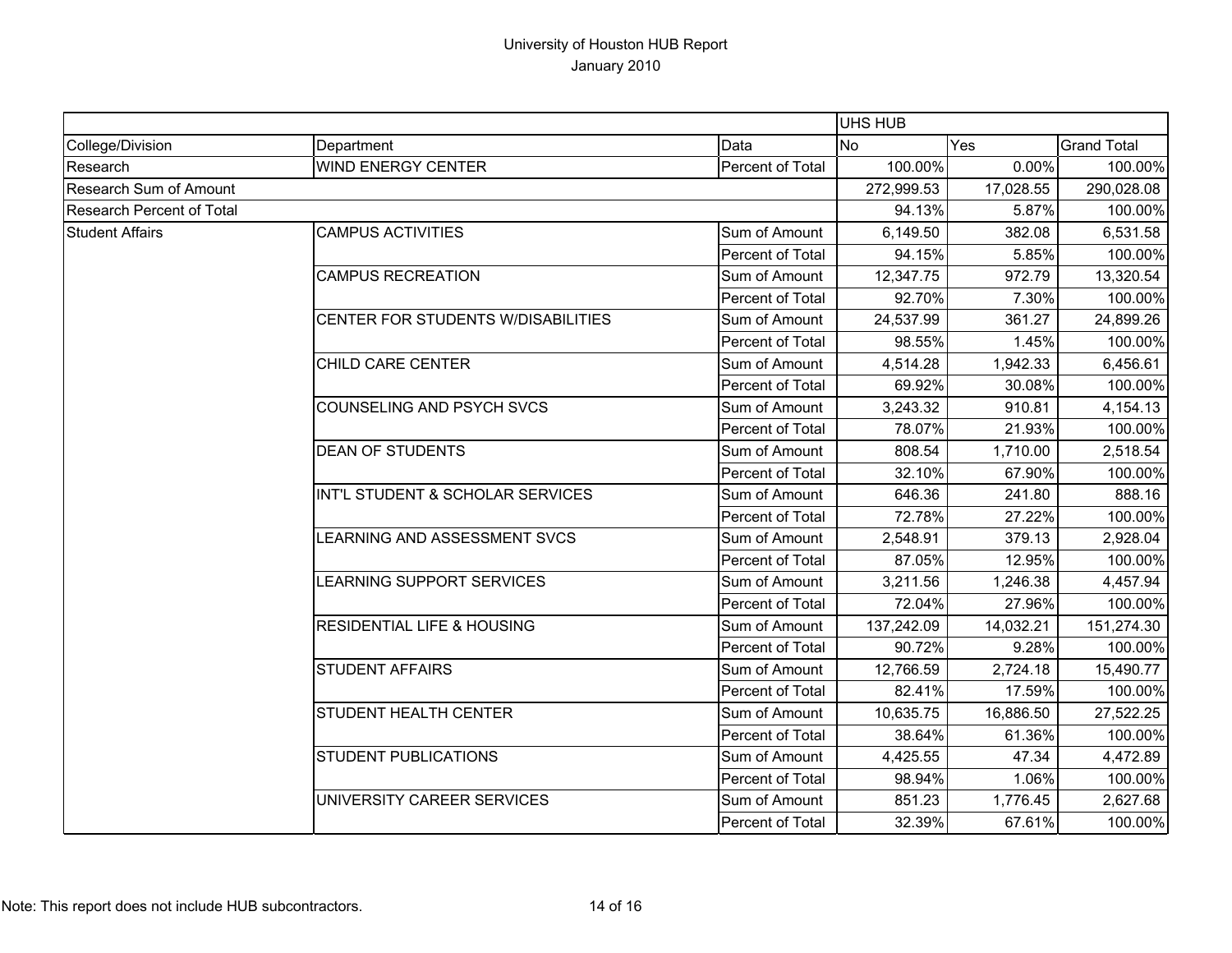|                                         |                                         |                  |            | <b>UHS HUB</b> |                    |  |
|-----------------------------------------|-----------------------------------------|------------------|------------|----------------|--------------------|--|
| College/Division                        | Department                              | Data             | <b>No</b>  | Yes            | <b>Grand Total</b> |  |
| <b>Student Affairs</b>                  | UNIVERSITY CENTER                       | Sum of Amount    | 36,358.55  | 3,587.42       | 39,945.97          |  |
|                                         |                                         | Percent of Total | 91.02%     | 8.98%          | 100.00%            |  |
|                                         | UNIVERSITY TESTING SERVICES             | Sum of Amount    | 17,716.33  | 73.05          | 17,789.38          |  |
|                                         |                                         | Percent of Total | 99.59%     | 0.41%          | 100.00%            |  |
|                                         | URBAN EXPERIENCE VPSA                   | Sum of Amount    |            | 180.38         | 180.38             |  |
|                                         |                                         | Percent of Total | 0.00%      | 100.00%        | 100.00%            |  |
|                                         | <b>VETERAN SERVICES</b>                 | Sum of Amount    | 372.06     | 293.98         | 666.04             |  |
|                                         |                                         | Percent of Total | 55.86%     | 44.14%         | 100.00%            |  |
| <b>Student Affairs Sum of Amount</b>    |                                         |                  | 278,376.36 | 47,748.10      | 326,124.46         |  |
| <b>Student Affairs Percent of Total</b> |                                         |                  | 85.36%     | 14.64%         | 100.00%            |  |
| Technology                              | CENTER FOR APPLIED TECHNOLOGY           | Sum of Amount    | 5,765.00   | 307.80         | 6,072.80           |  |
|                                         |                                         | Percent of Total | 94.93%     | 5.07%          | 100.00%            |  |
|                                         | CENTER FOR FUTURE OF HEALTH             | Sum of Amount    | 122.28     |                | 122.28             |  |
|                                         |                                         | Percent of Total | 100.00%    | 0.00%          | 100.00%            |  |
|                                         | CENTER FOR LIFE SCIENCES TECH           | Sum of Amount    | 146.61     |                | 146.61             |  |
|                                         |                                         | Percent of Total | 100.00%    | 0.00%          | 100.00%            |  |
|                                         | CENTER FOR TECHNOLOGY LITERACY          | Sum of Amount    | 2,471.54   |                | 2,471.54           |  |
|                                         |                                         | Percent of Total | 100.00%    | 0.00%          | 100.00%            |  |
|                                         | DEAN, TECHNOLOGY                        | Sum of Amount    | 22,841.01  | 69,394.98      | 92,235.99          |  |
|                                         |                                         | Percent of Total | 24.76%     | 75.24%         | 100.00%            |  |
|                                         | <b>ENGINEERING TECHNOLOGY</b>           | Sum of Amount    | 3,352.23   | 369.66         | 3,721.89           |  |
|                                         |                                         | Percent of Total | 90.07%     | 9.93%          | 100.00%            |  |
|                                         | HUMAN DEVELOP AND CONSUMER SCI          | Sum of Amount    | 5,756.33   | 3,186.88       | 8,943.21           |  |
|                                         |                                         | Percent of Total | 64.37%     | 35.63%         | 100.00%            |  |
|                                         | <b>INFORMATION &amp; LOGISTICS TECH</b> | Sum of Amount    | 9,839.07   | 68,007.61      | 77,846.68          |  |
|                                         |                                         | Percent of Total | 12.64%     | 87.36%         | 100.00%            |  |
|                                         | <b>TMAC</b>                             | Sum of Amount    | 3,987.42   |                | 3,987.42           |  |
|                                         |                                         | Percent of Total | 100.00%    | 0.00%          | 100.00%            |  |
| <b>Technology Sum of Amount</b>         |                                         |                  | 54,281.49  | 141,266.93     | 195,548.42         |  |
| <b>Technology Percent of Total</b>      |                                         |                  | 27.76%     | 72.24%         | 100.00%            |  |
| <b>University Advancement</b>           | ADVANCEMENT INFORMATION SVCS            | Sum of Amount    | 801.21     |                | 801.21             |  |